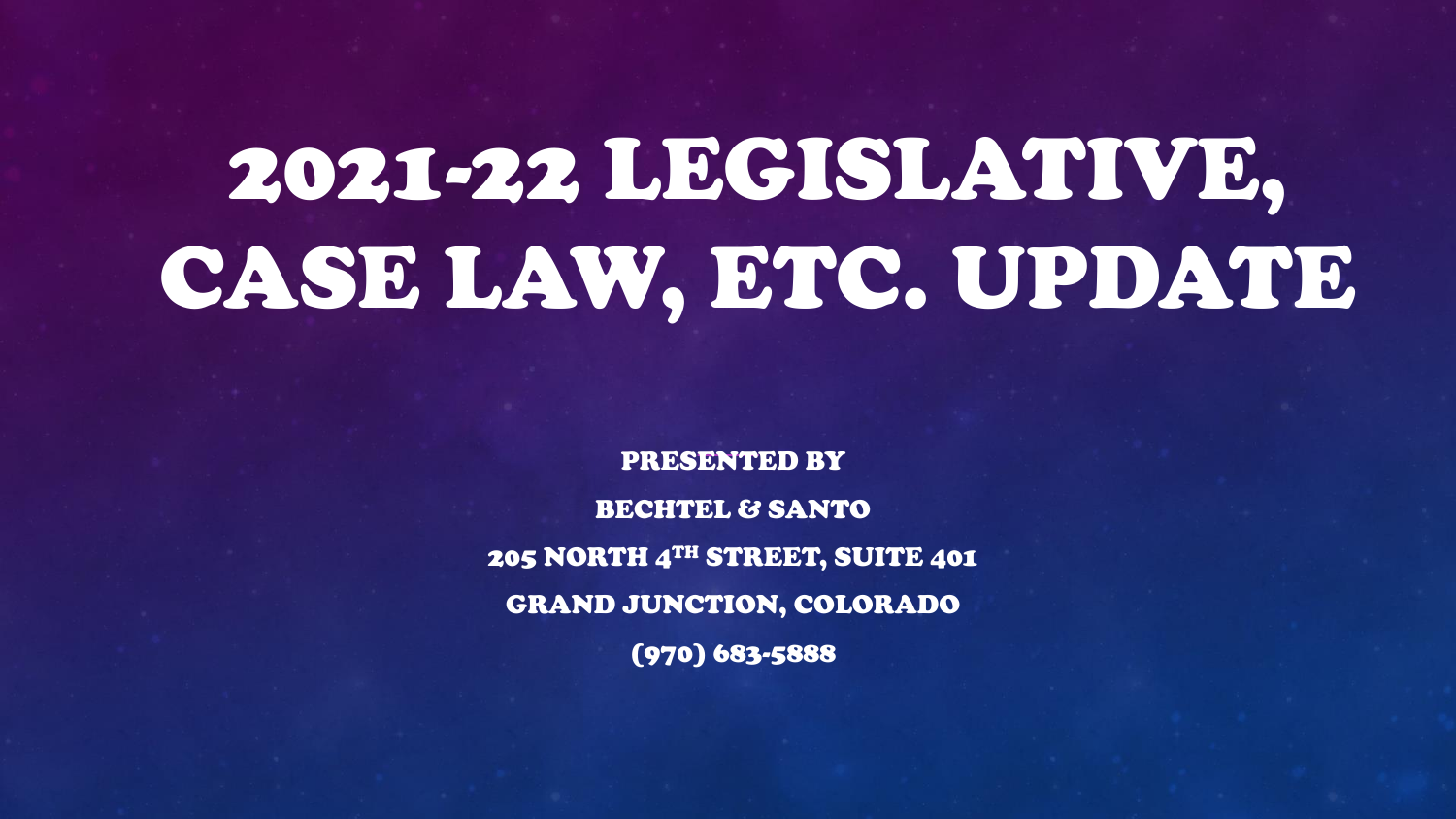# 2020-22 STATE LEGISLATION

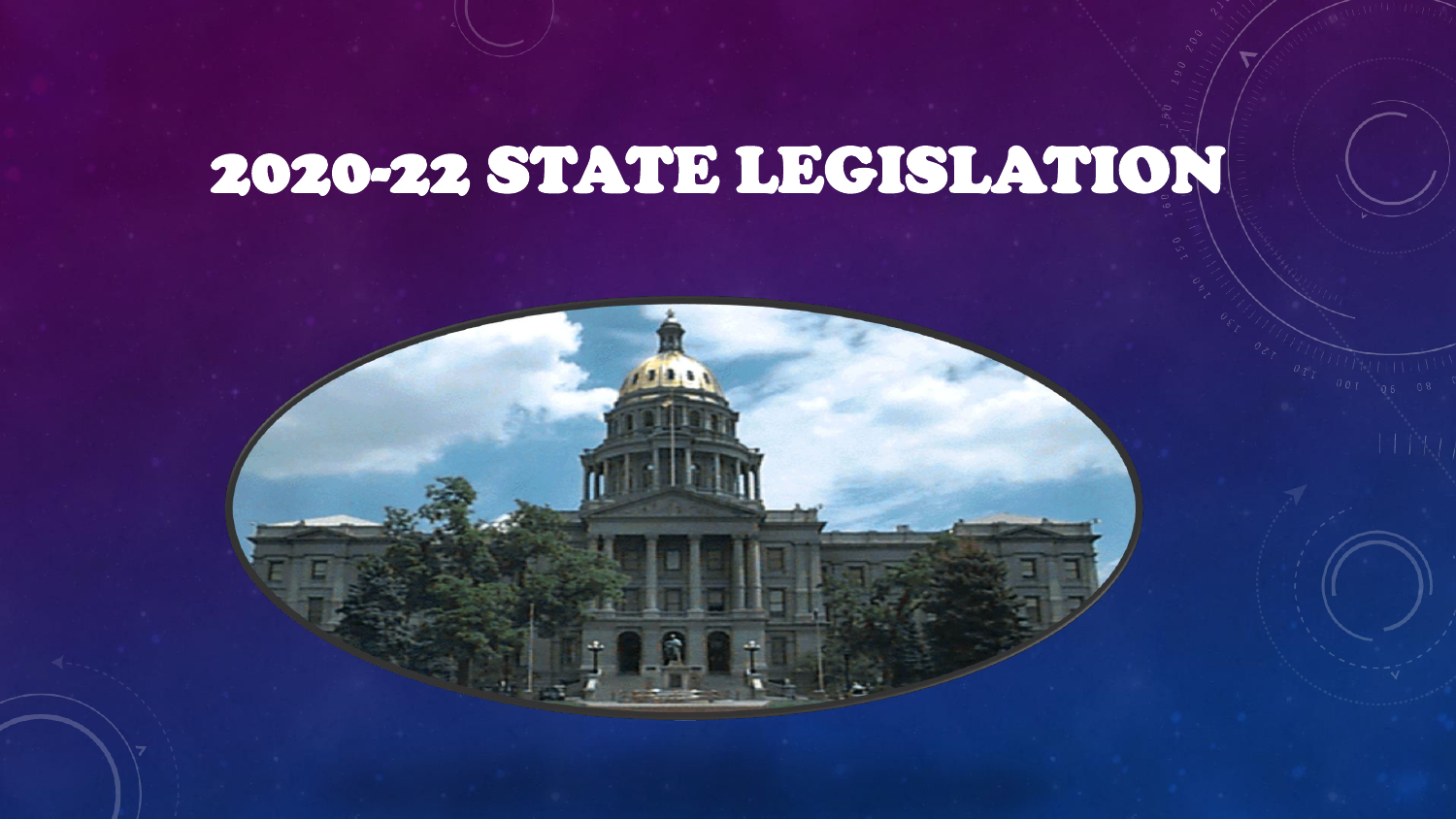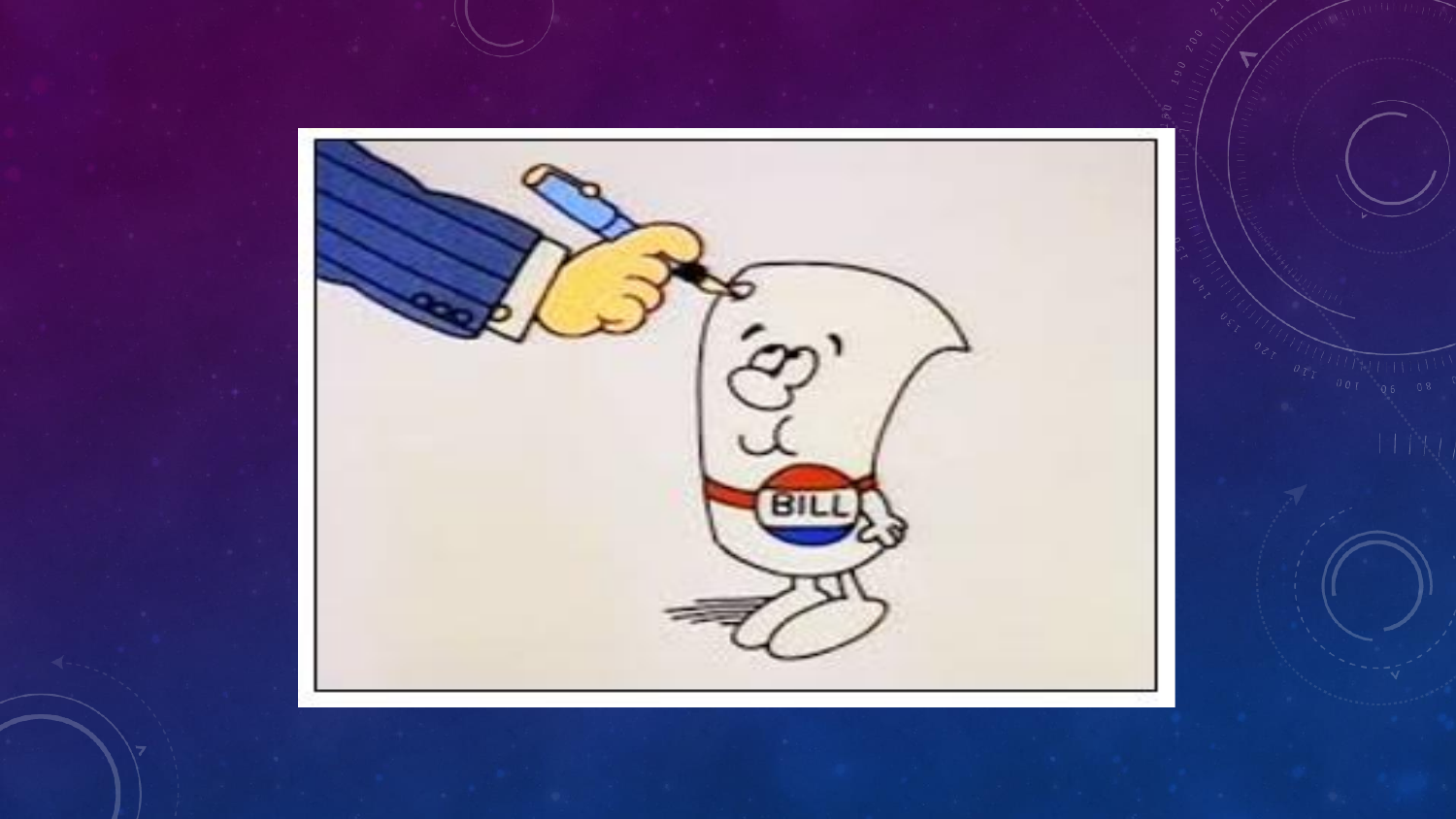# HOW A COLORADO BILL BECOMES A LAW – GOVERNOR'S TURN

- The amount of time that the governor has to take action on a bill is set forth in Article IV, section 11 of the Colorado constitution:
- "…If any bill shall not be returned by the governor within ten days after it shall have been presented to him, the same shall be a law in like manner as if he had signed it, unless the general assembly shall by their adjournment prevent its return, in which case it shall be filed with his objections in the office of the secretary of state, within thirty days after such adjournment, or else become a law."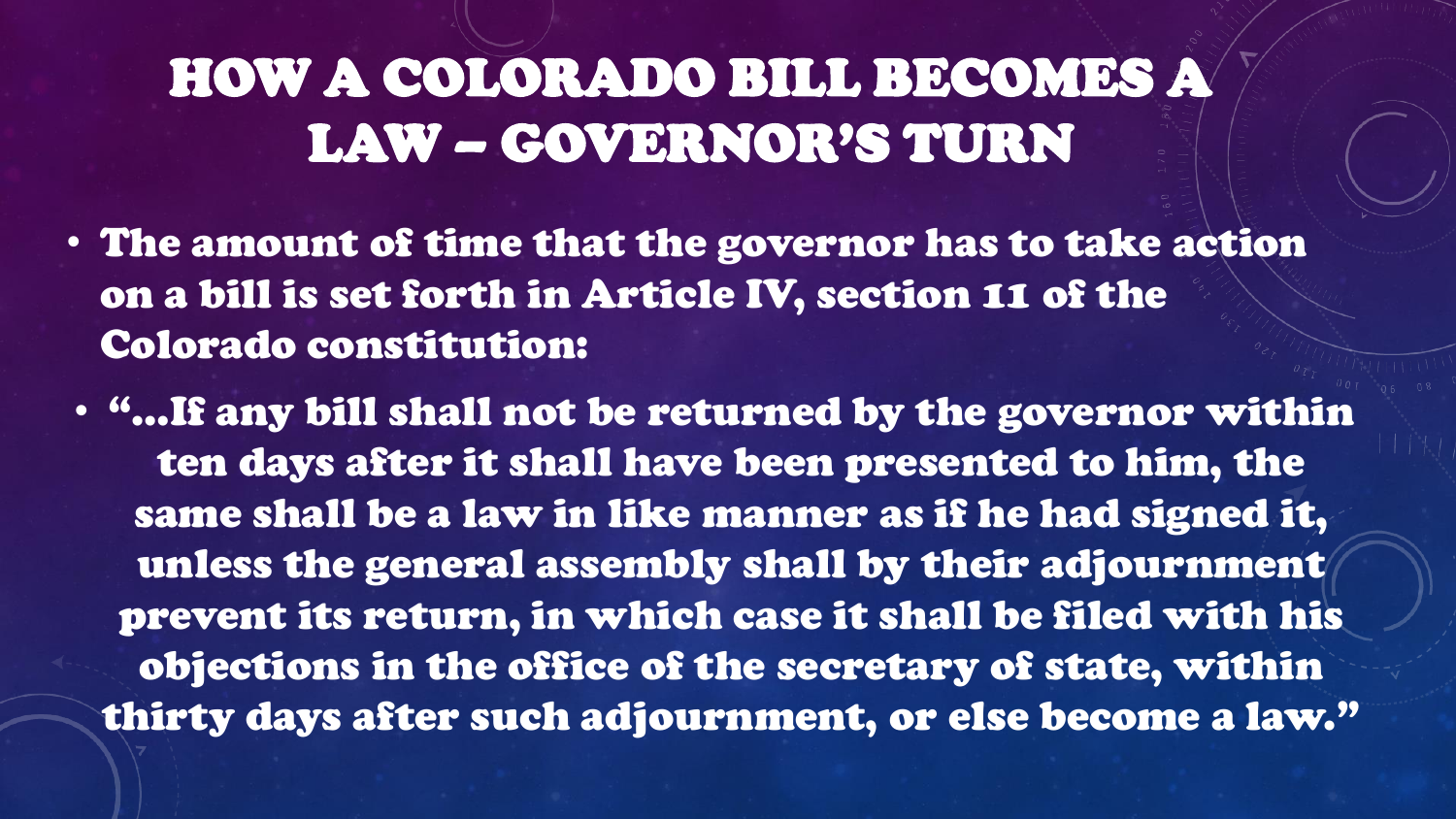# HOW A COLORADO BILL BECOMES A LAW – GOVERNOR'S TURN

- In other words, if the General Assembly delivers a bill to the governor, and there are 10 or more days left in the session, then the governor only has 10 days to sign or veto the bill.
- If he doesn't act within that time, the bill automatically becomes law without his signature.
- If the General Assembly delivers a bill to the governor when there are fewer than 10 days left in the session, then the governor has 30 days after the date of adjournment to act on the bill or the bill automatically becomes law without his signature.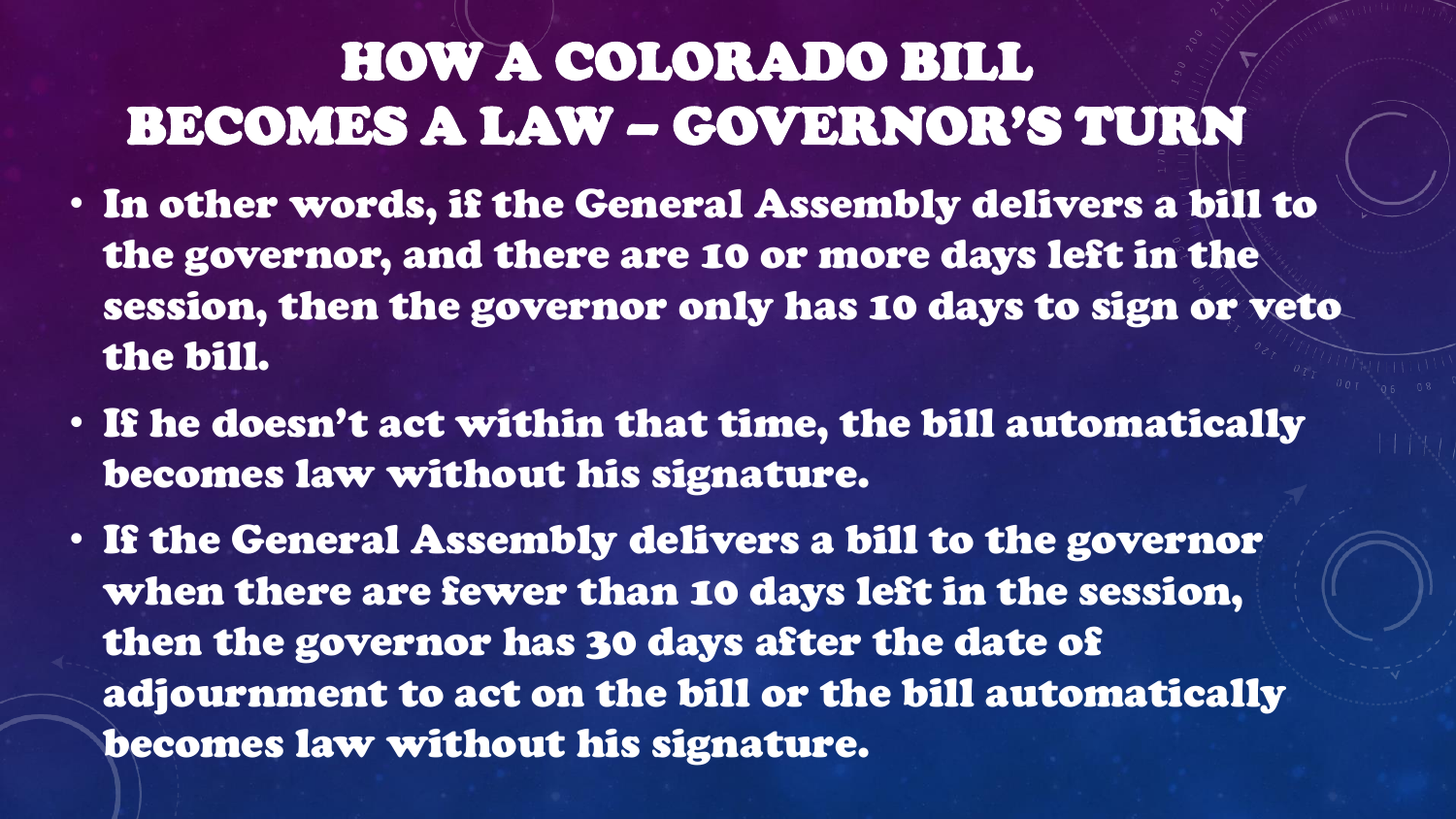#### **COLORADO BILLS THAT DID NOT BECOME A LAW**

- Exception To Employer Sick Leave (HFWA) Requirement (HB22-1130)
- Prohibit Employer Adverse Action for Marijuana Usage (HB22-1152)
- Paid Family Medical Leave Premium Reduction (HB22-1305).
- A repeat of the POWR Act like in 2021.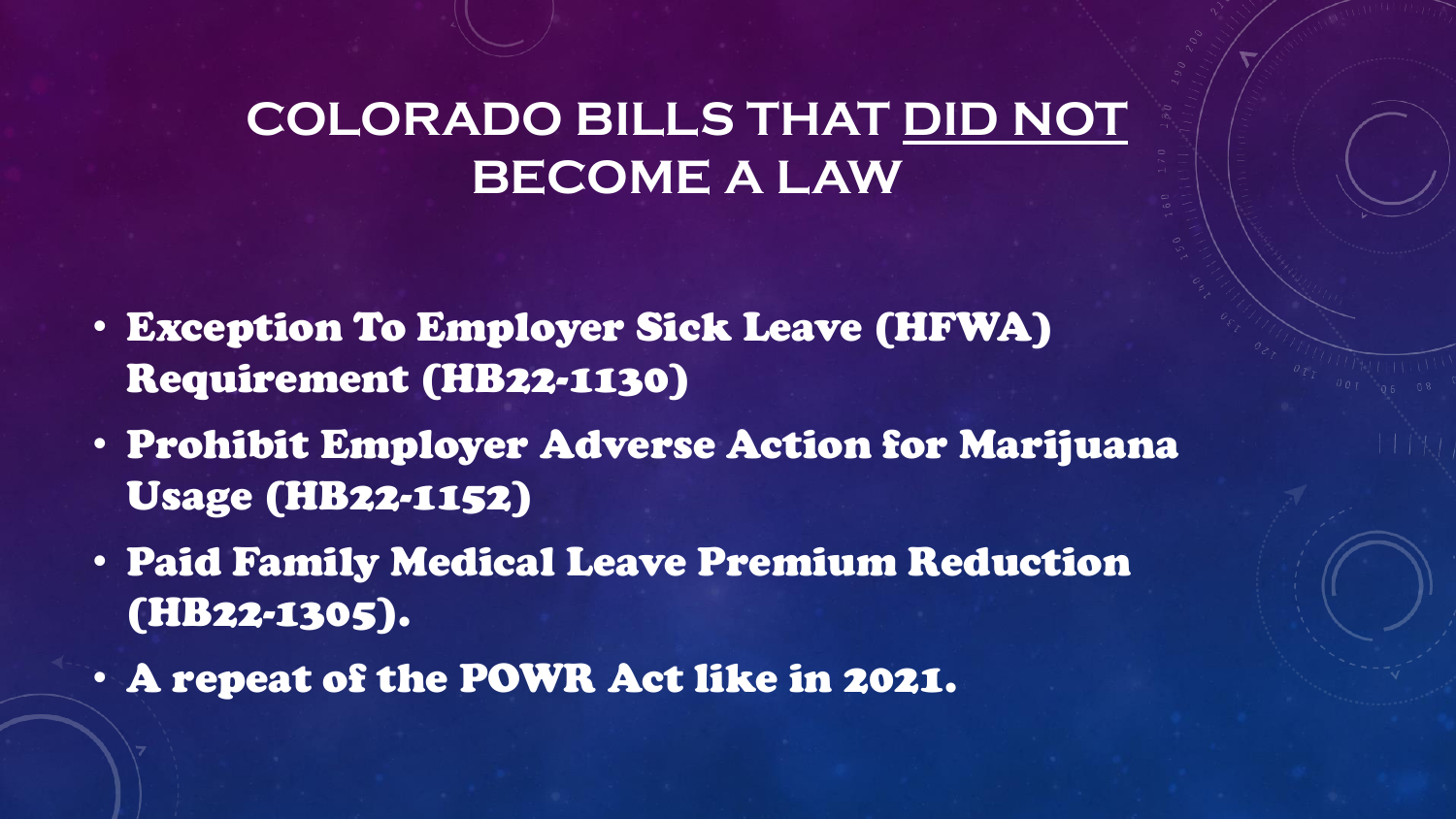#### **UPDATES TO EMPLOYMENT DISCRIMINATION LAWS HB22-1367**

- Expands the definition of "employee" to include individuals in domestic service; and
- Extends the time limit to file a charge with the Colorado Civil Rights commission from 6 months to 300 days after the alleged discriminatory or unfair employment practice occurred.
- Extends the time deadline to notice a hearing from 270 to 450 days.
- As of May 9, 2022, the bill had passed the Colorado Senate and the House. So, it's currently sitting on the Governor's desk.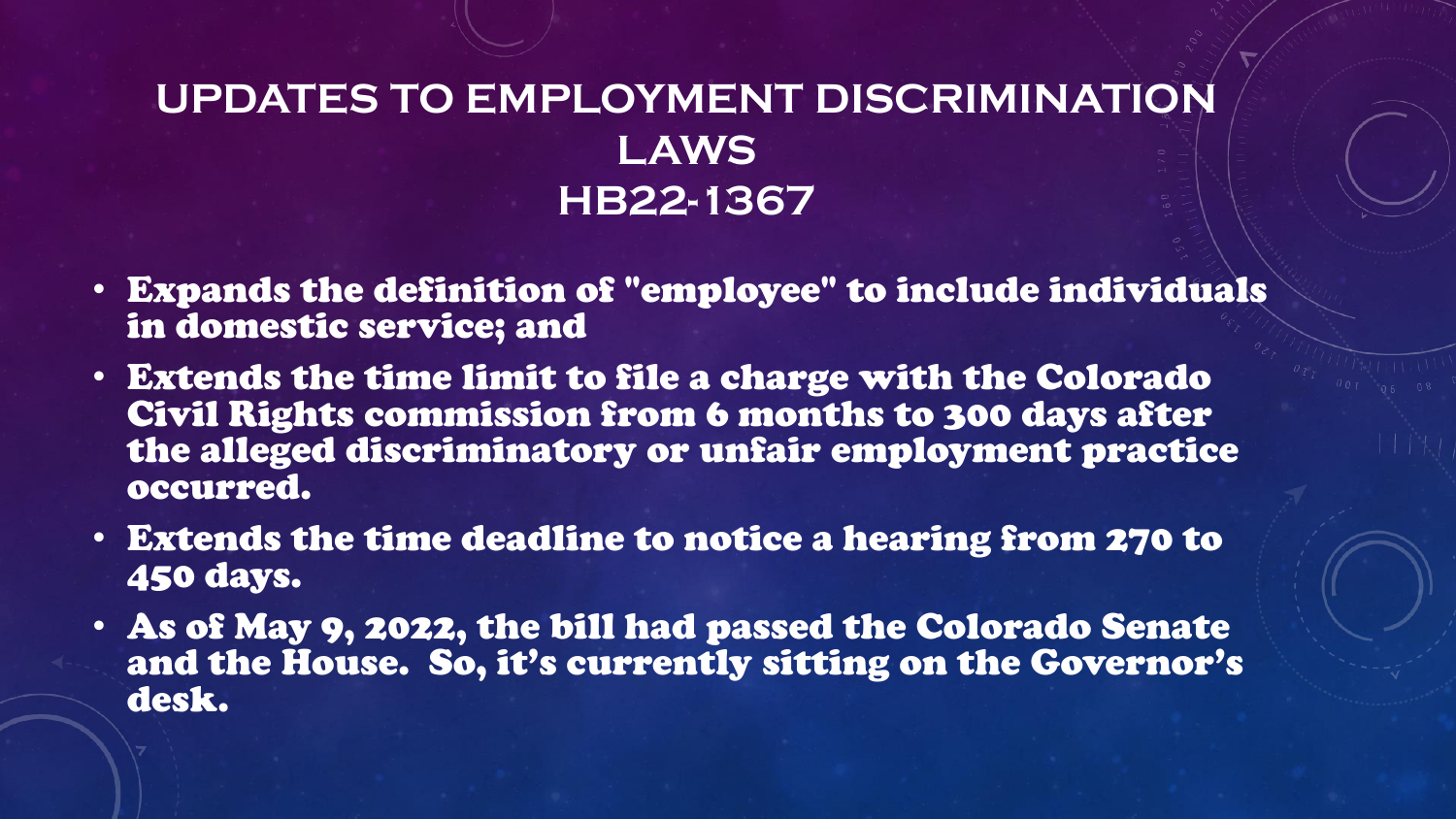#### **EEOC'S CAREGIVER GUIDANCE**

- The EEOC recently issued guidance explaining that employees who act as "caregivers" for their family and friends may be protected by existing antidiscrimination laws. The EEOC didn't define the phrase "caregiver," and, therefore, presumably intending it in a general dictionary sense.
- Caregiver discrimination violates federal employment discrimination laws when it is based on an applicant's or employee's sex (including pregnancy, sexual orientation, or gender identity), race, color, religion, national origin, age (40 or older), disability, or genetic information (such as family medical history).
- Caregiver discrimination is also unlawful if it is based on an applicant's or employee's association with an individual with a disability, within the meaning of the ADA, or on the race, ethnicity, or other protected characteristic of the individual for whom care is provided.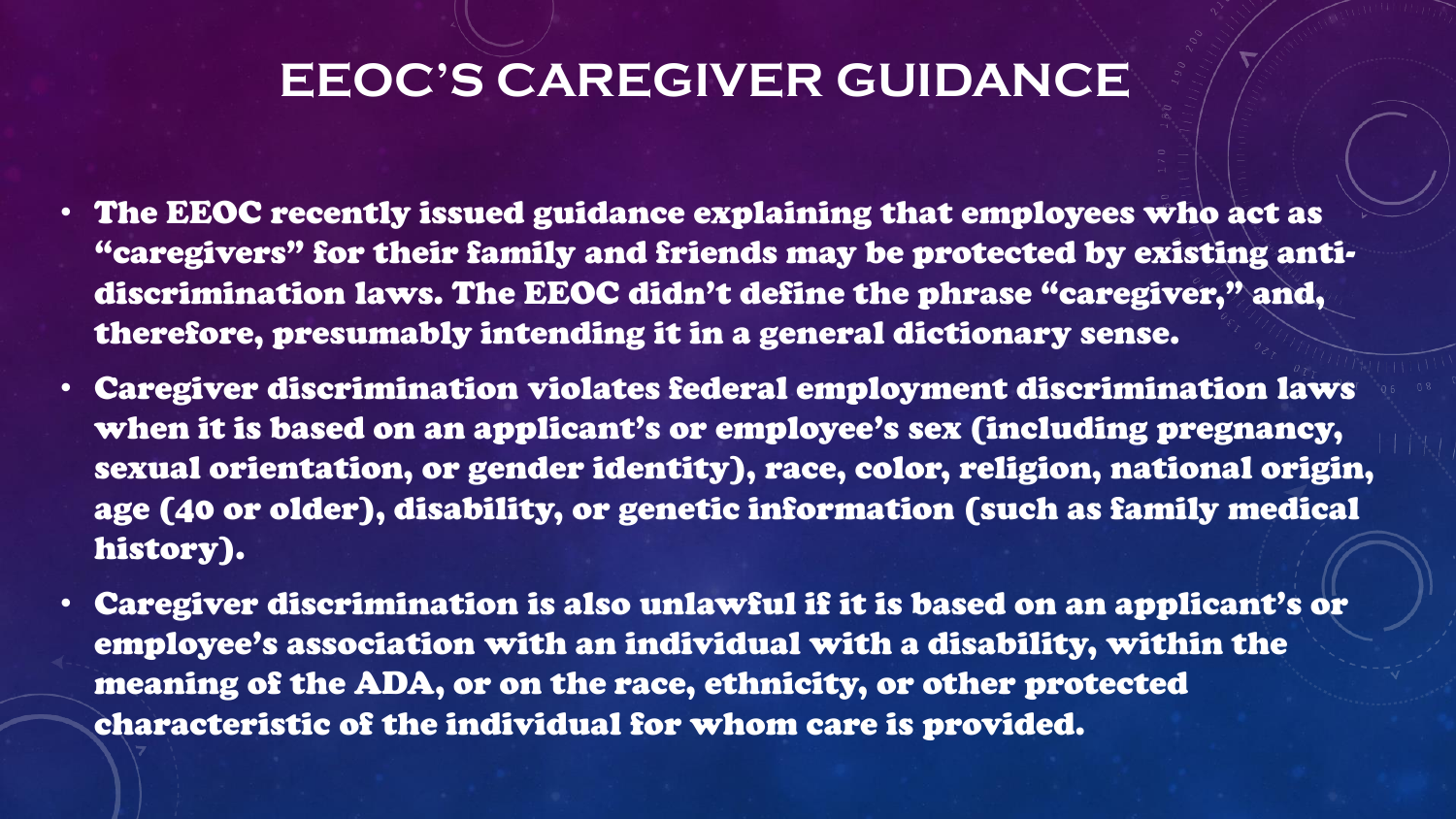# IMPLEMENTATION OF COLORADO SECURE SAVINGS PROGRAM (SB20-200)

- The Colorado Secure Savings requires the following employers to enroll in the Secure Savings Program:
	- Employs five (5) or more employees
	- Been in business for at least two (2) years
	- Are not offering a workplace retirement savings plan.
- Employers have the option of sponsoring their own plans or enrolling in the Secure Savings Program
- The Program will be administered at no cost to employers.
	- No employer fees or fiduciary liability
	- No employer matching contribution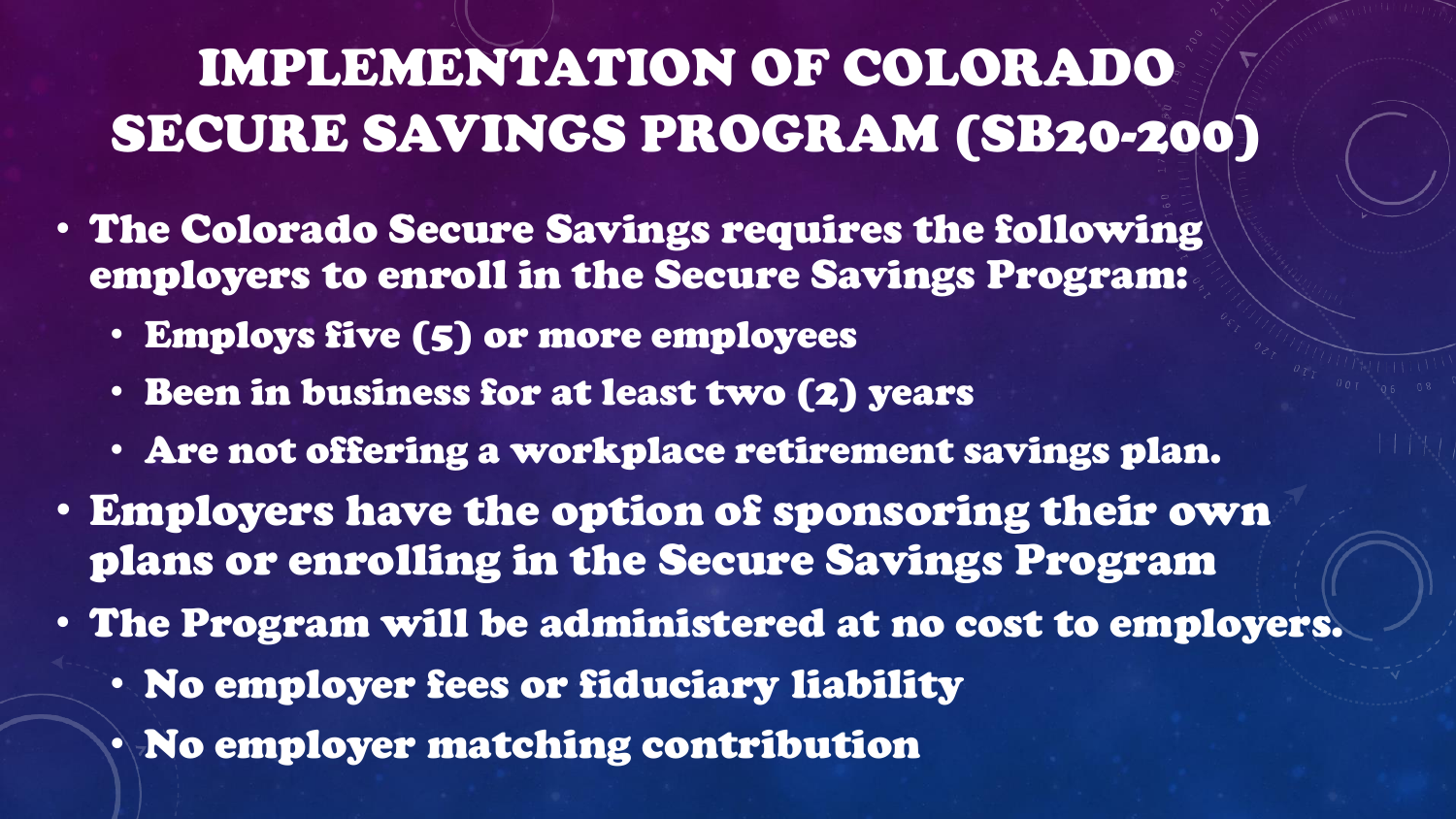# IMPLEMENTATION OF COLORADO SECURE SAVINGS PROGRAM (SB20-200)

Retirement accounts will be funded by employee wages. The Program Board will set a contribution rate for payroll deduction.

• Employees are automatically enrolled but may opt out if they choose.

Employers can face a penalty for non-compliance, such as failure to enroll eligible employees, of \$100 per eligible employee per year and up to a max of \$5,000 annually.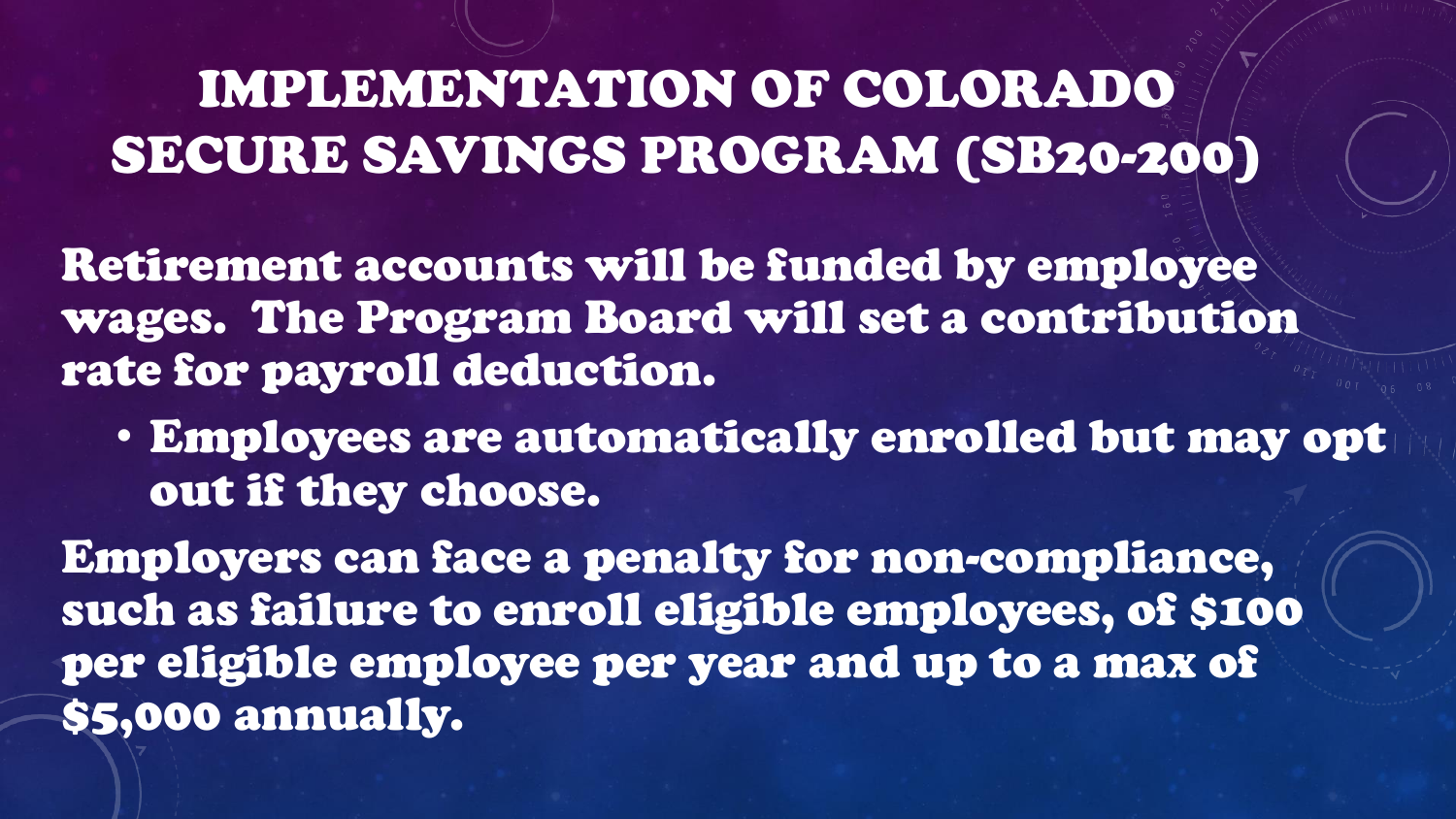# IMPLEMENTATION OF COLORADO SECURE SAVINGS PROGRAM (SB20-200)

#### • Upcoming Deadlines

- March 2022: Rulemaking begins
- July 2022: Rules are finalized
- October 2022:Pilot program launches
- January 2023: Enrollment begins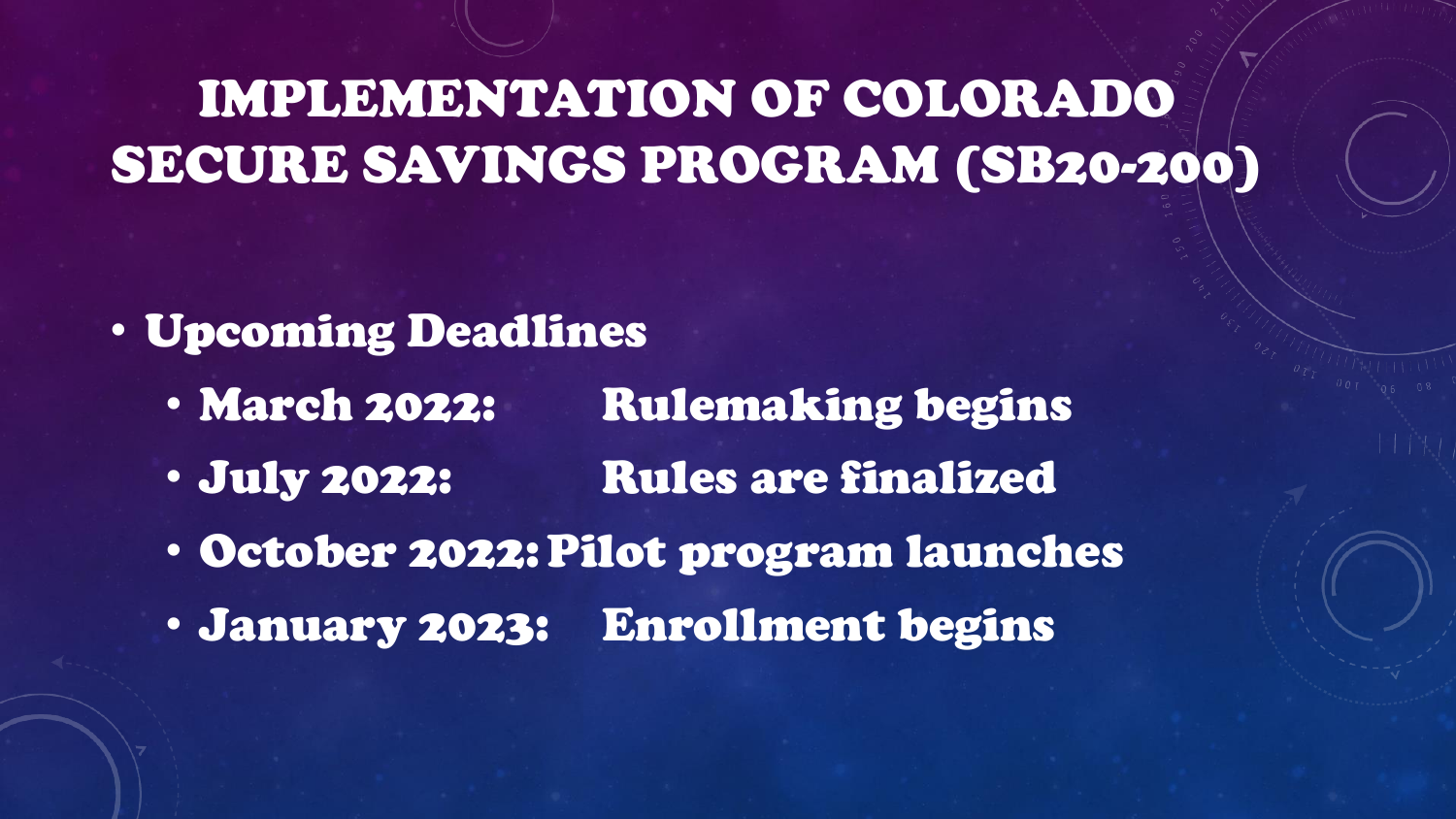- The bill declares that a restrictive employment agreement or covenant not to compete that restricts the right of any person to receive compensation for performance of labor for any employer is void, with certain exceptions.
- Additionally, if the employer provides proper notice of the restrictive employment agreement or covenant not to compete to the employee or prospective employee, the following agreements or covenants are not prohibited: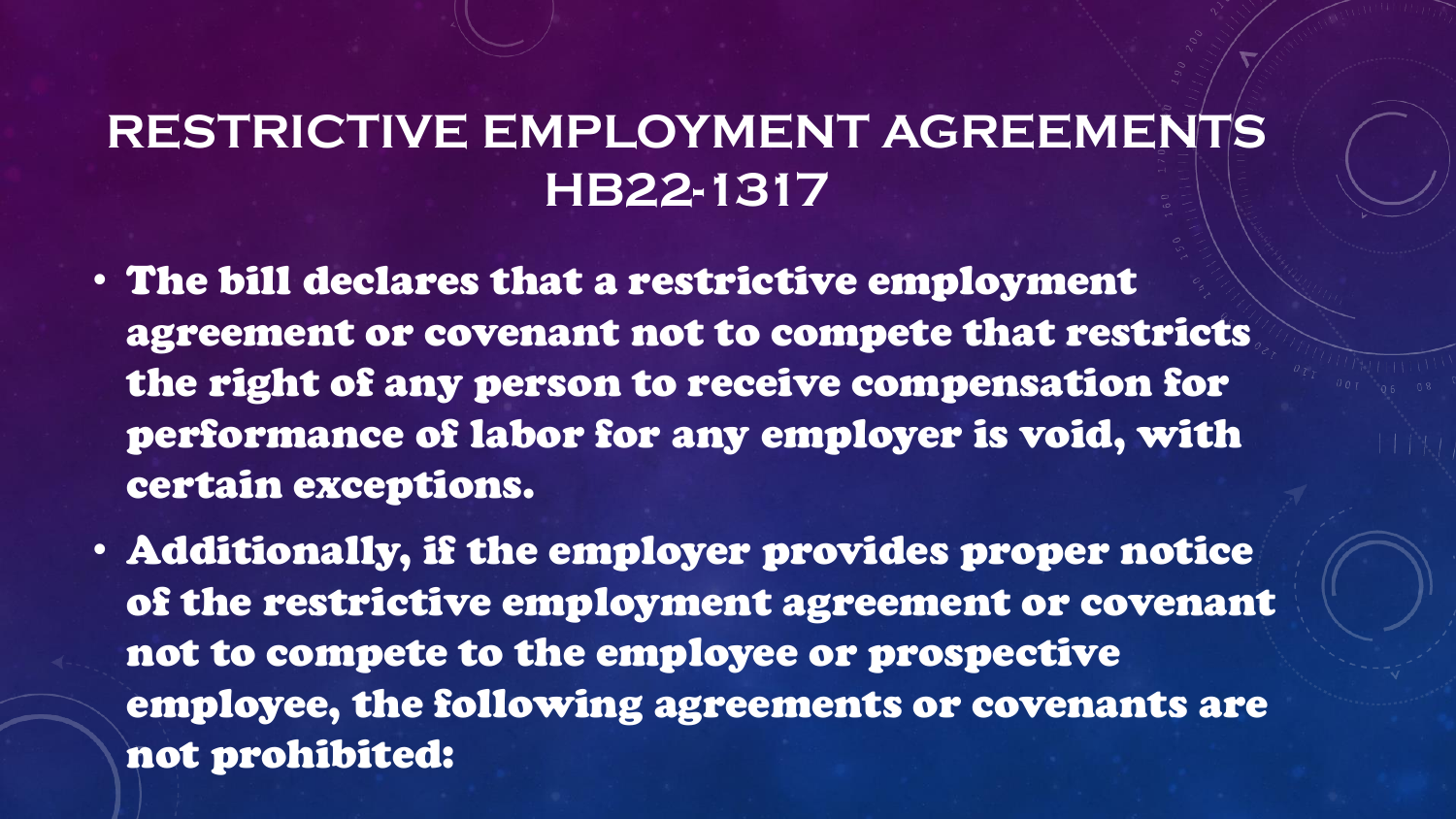• A provision providing for recovery of the expense of educating and training an employee who has served an employer for a period of less than 2 years, unless the education and training was primarily for the benefit or convenience of the employer;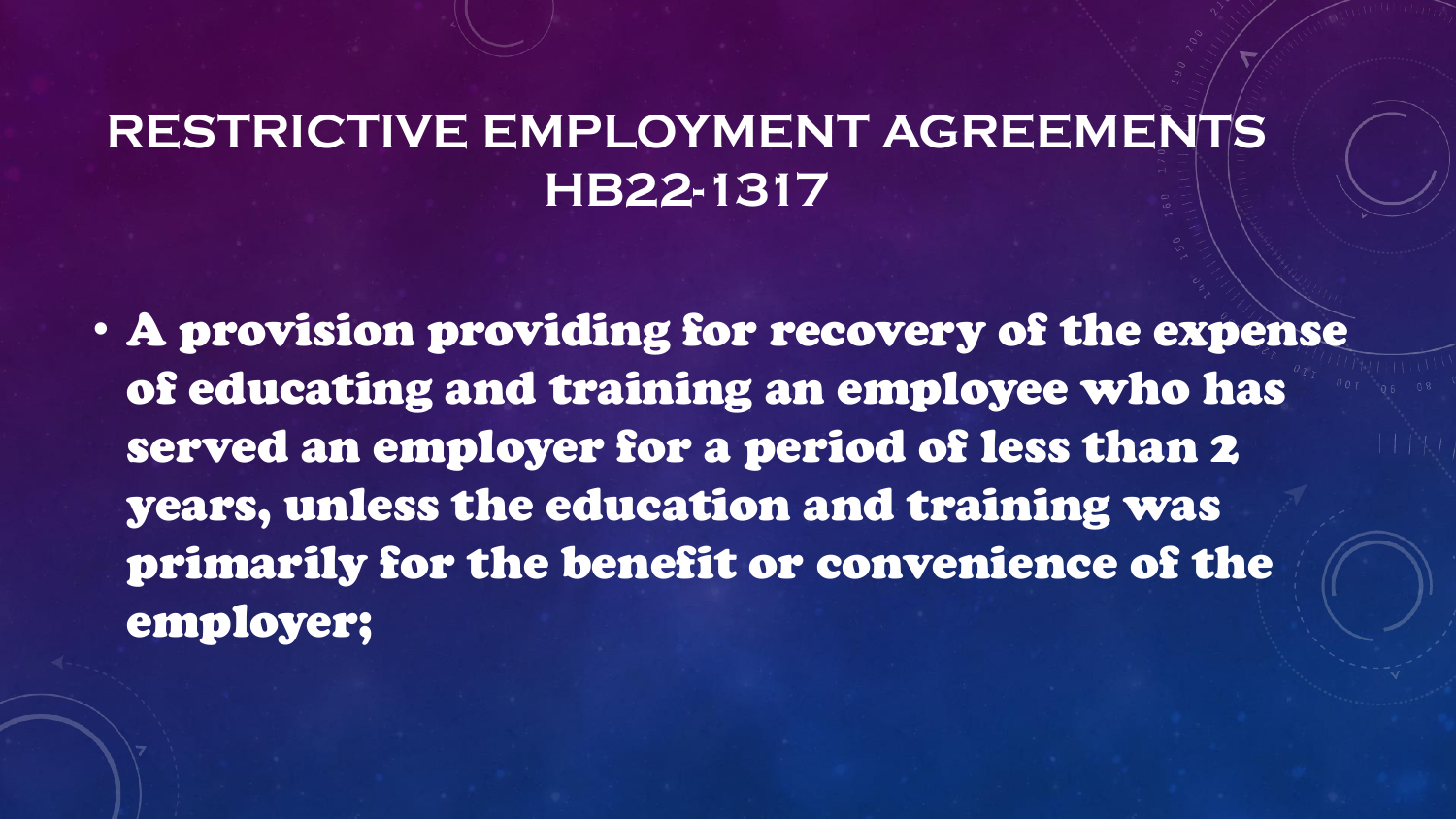• A reasonable confidentiality provision relevant to the employer's business that does not prohibit disclosure of information that arises from the employee's general training, knowledge, skill, or experience, whether gained on the job or otherwise, or information that is readily ascertainable to the public; and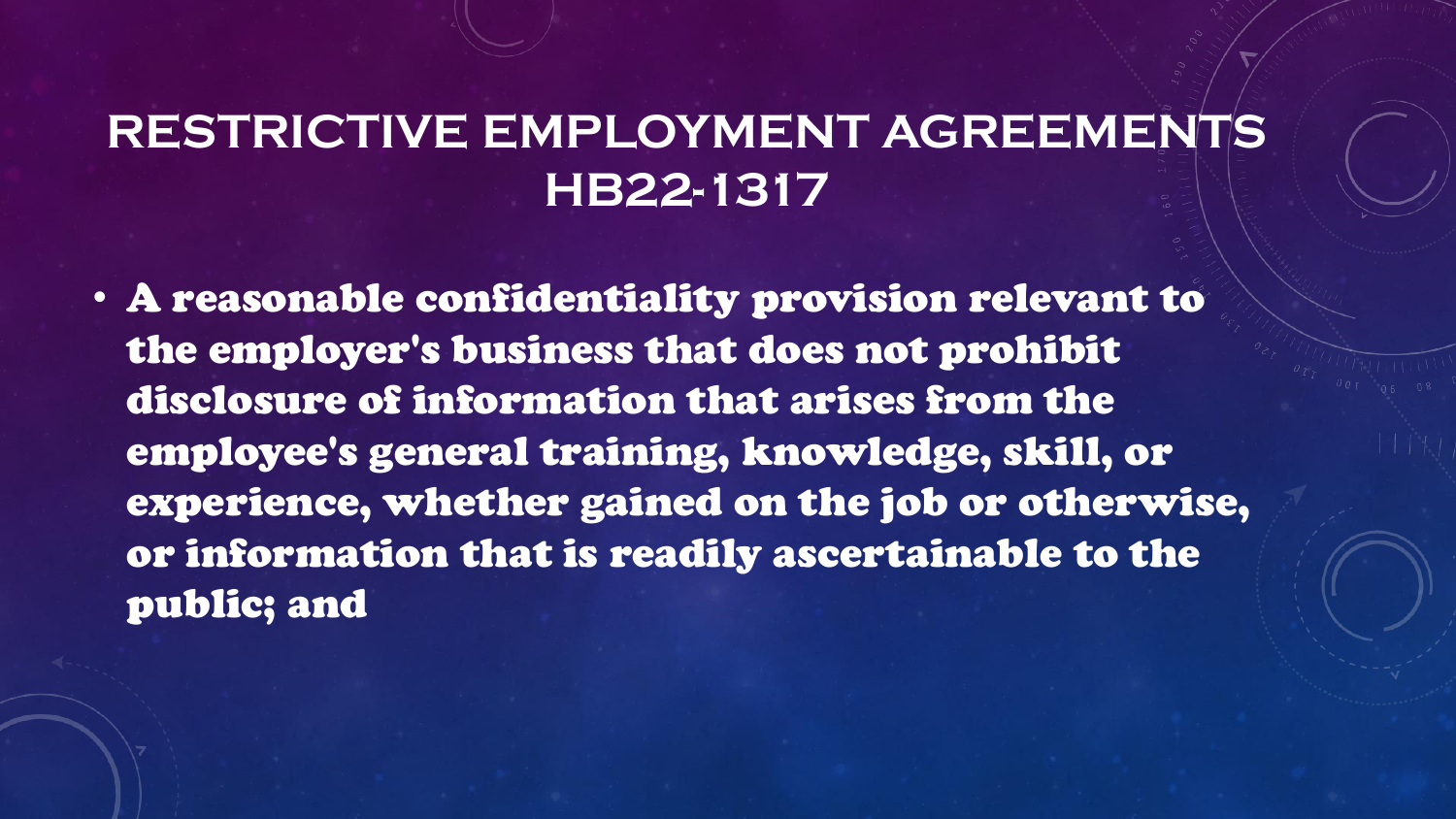• Agreements or covenants with a person earning annual cash compensation greater than the threshold amount for highly compensated employees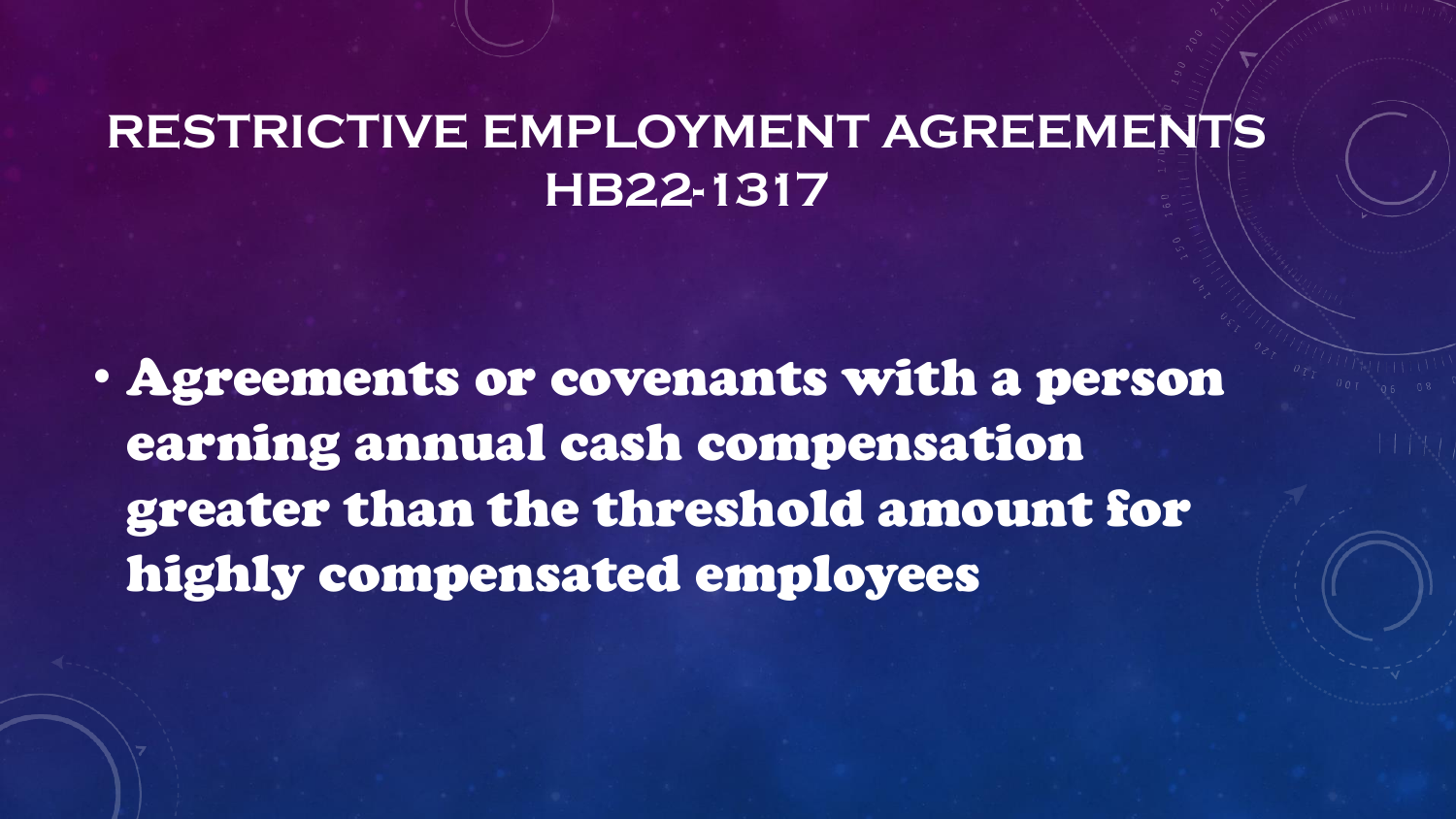- The bill limits choice of law and choice of venue provisions in restrictive employment agreements and covenants not to compete.
- The bill prohibits an employer from entering into, presenting to an employee or prospective employee as a term of employment, or attempting to enforce any restrictive employment agreement or covenant not to compete that is void under the bill.
- An employer who violates this provision is subject to a penalty of \$5,000 for each employee or prospective employee, injunctive relief, and actual damages.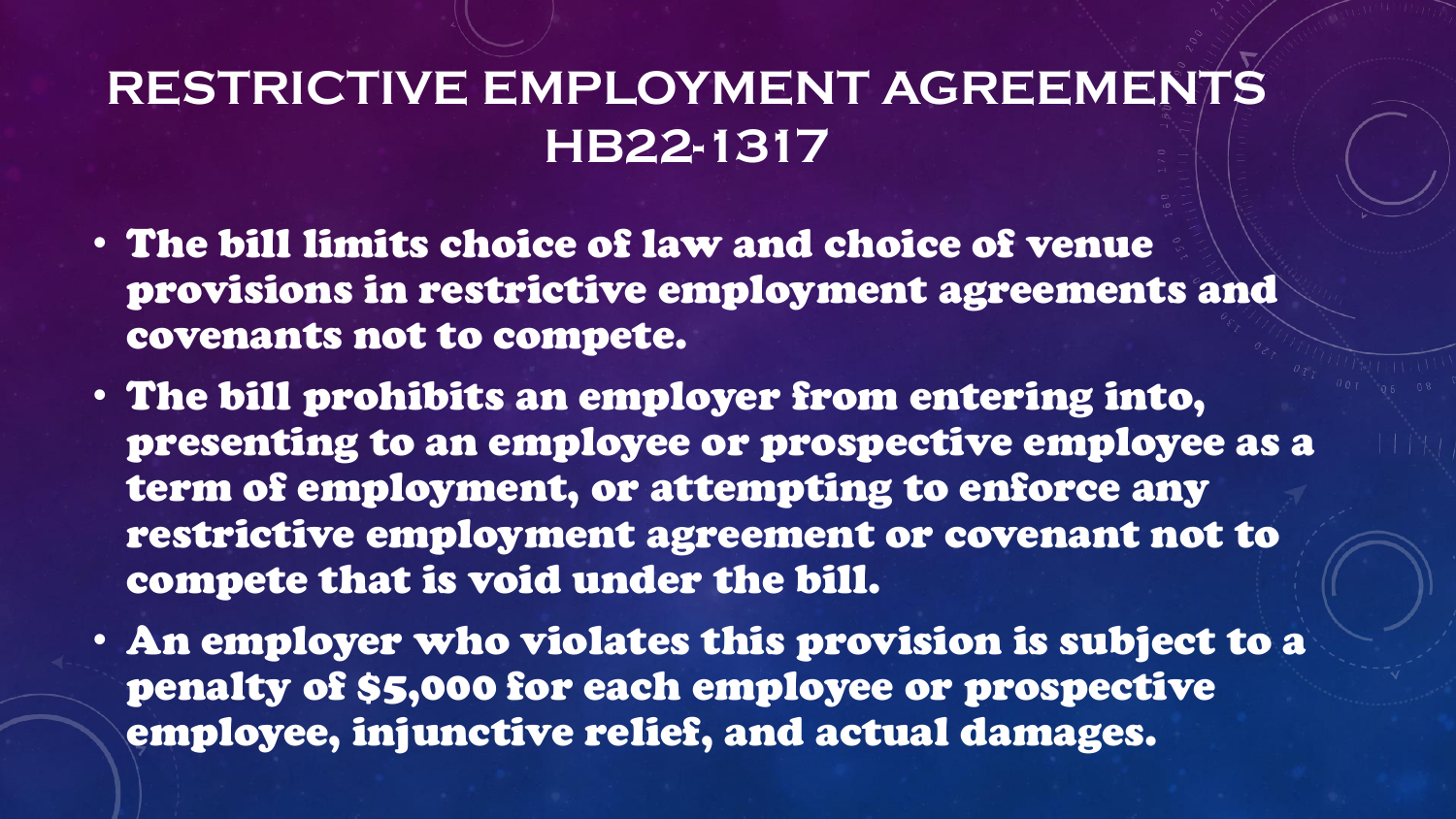- Any covenant not to compete that is otherwise permissible under this Statute is void unless notice of the covenant not to compete and the terms of the covenant not to compete are:
	- Provided to a prospective worker before the worker accepts the employer's offer of employment; or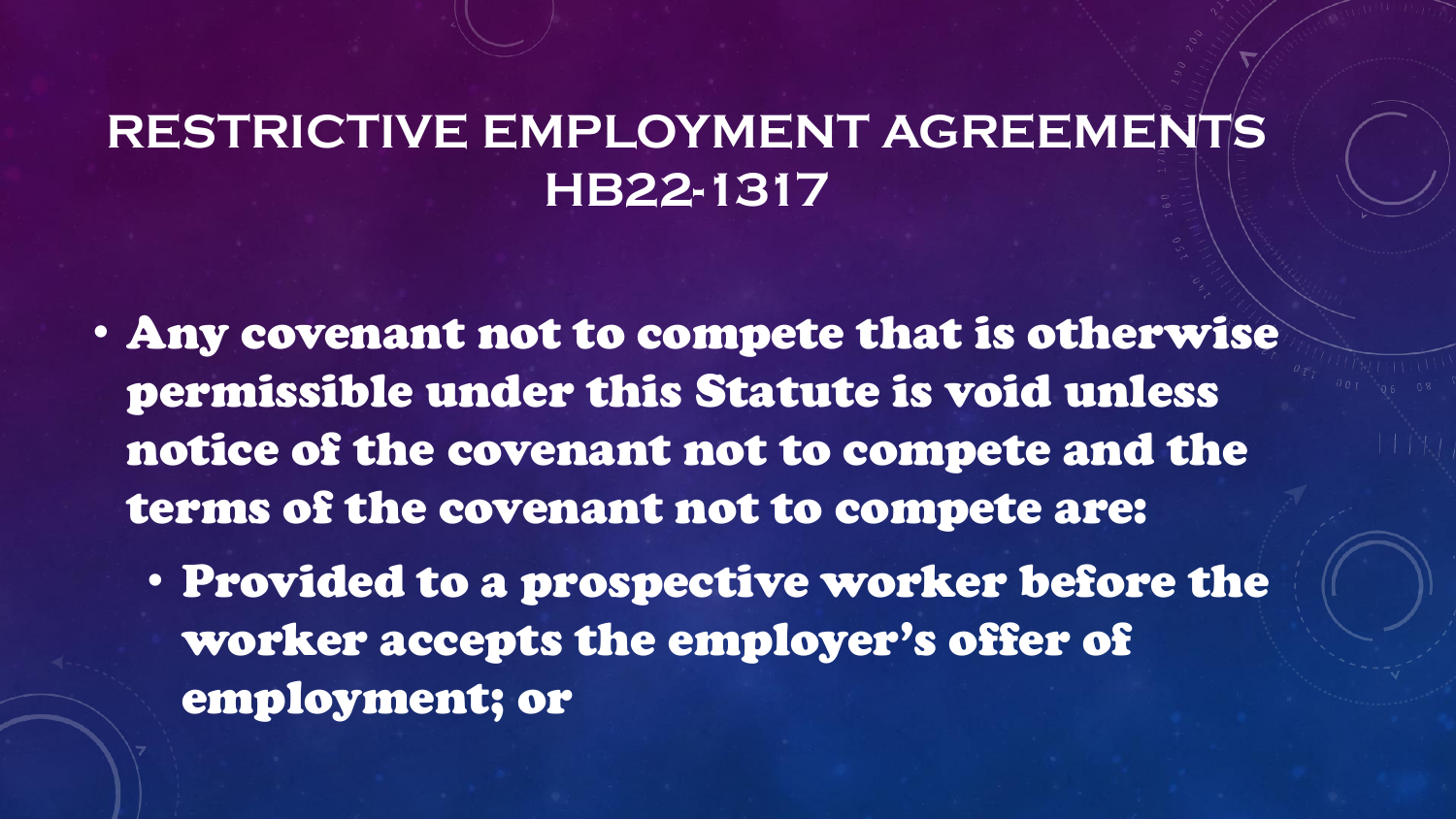Provided to a current worker at least fourteen days before the earlier of a. The effective date of the covenant; or b. The effective date of any additional compensation or change in the terms or conditions of employment that provides consideration for the covenant.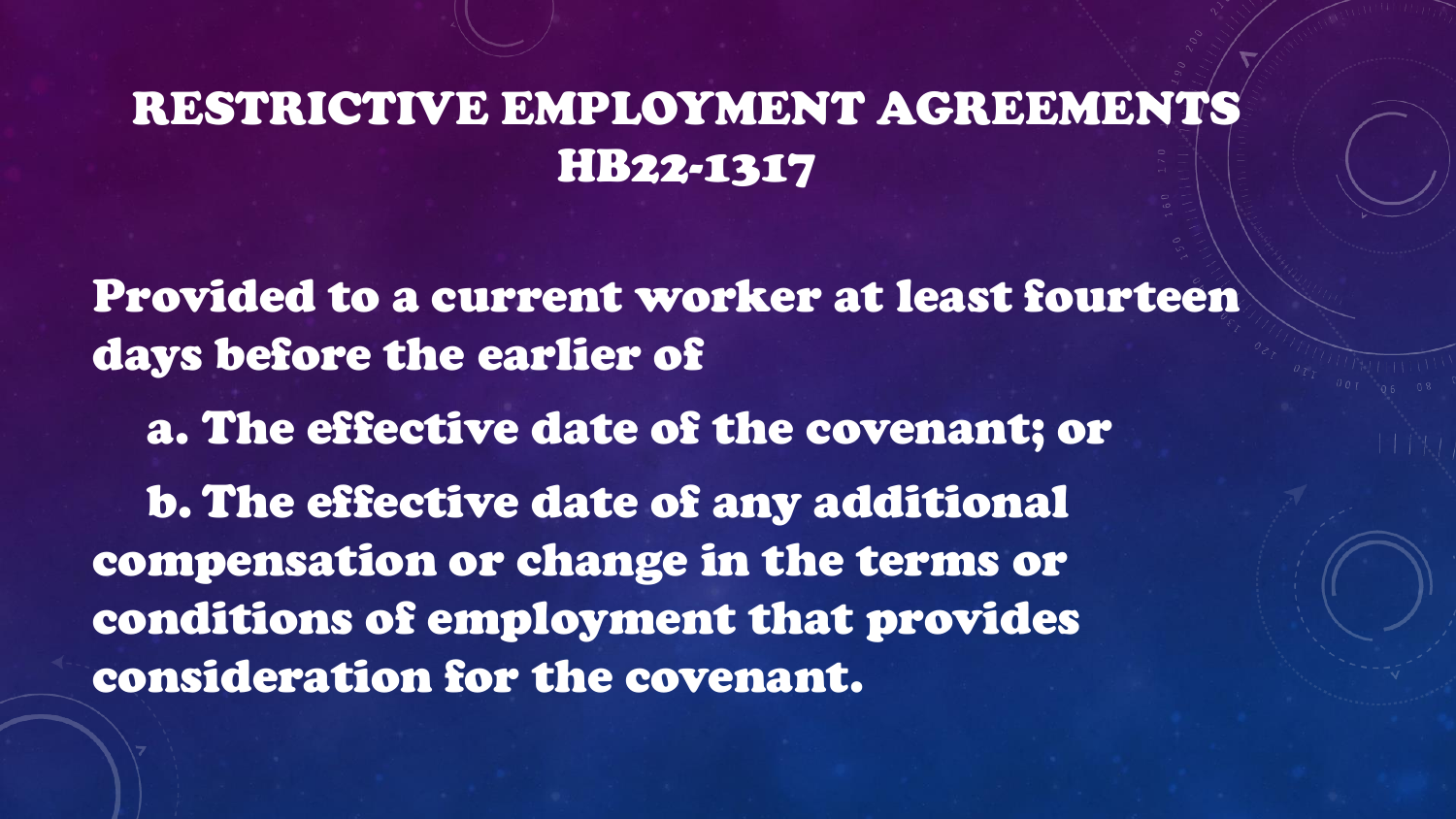The covenant must also be:

a. In a separate document from any other covenants

b. Clear and conspicuous terms in the language

c. Signed by the worker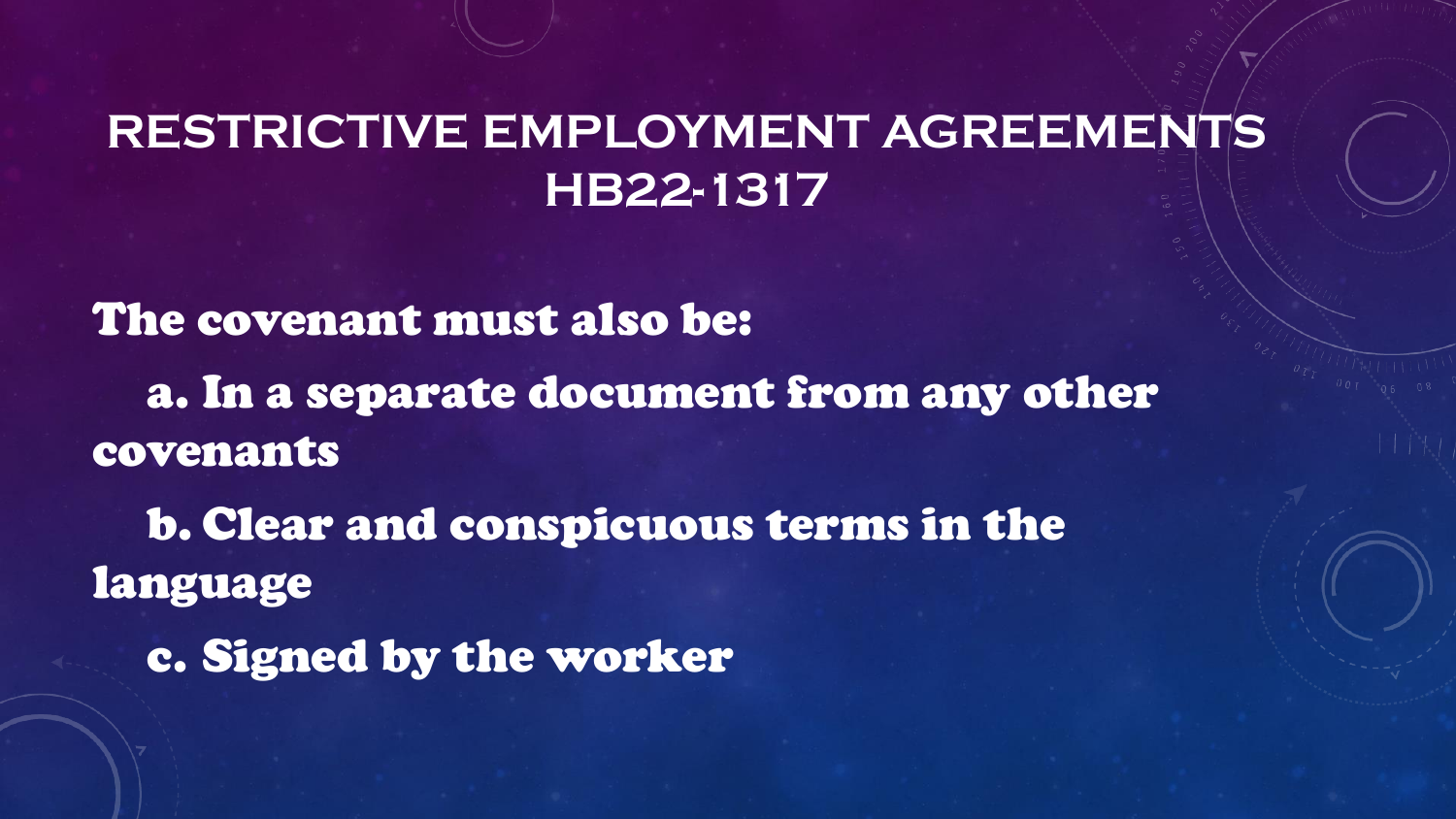Any covenant not to compete provision of an employment, partnership, or corporate agreement between physicians that restricts the right of a physician to practice medicine upon termination of the agreement is void; except that all other provisions of the agreement enforceable at law, including provisions that require the payment of damages in an amount that is reasonably related to the injury suffered by reason of termination of the agreement, are enforceable.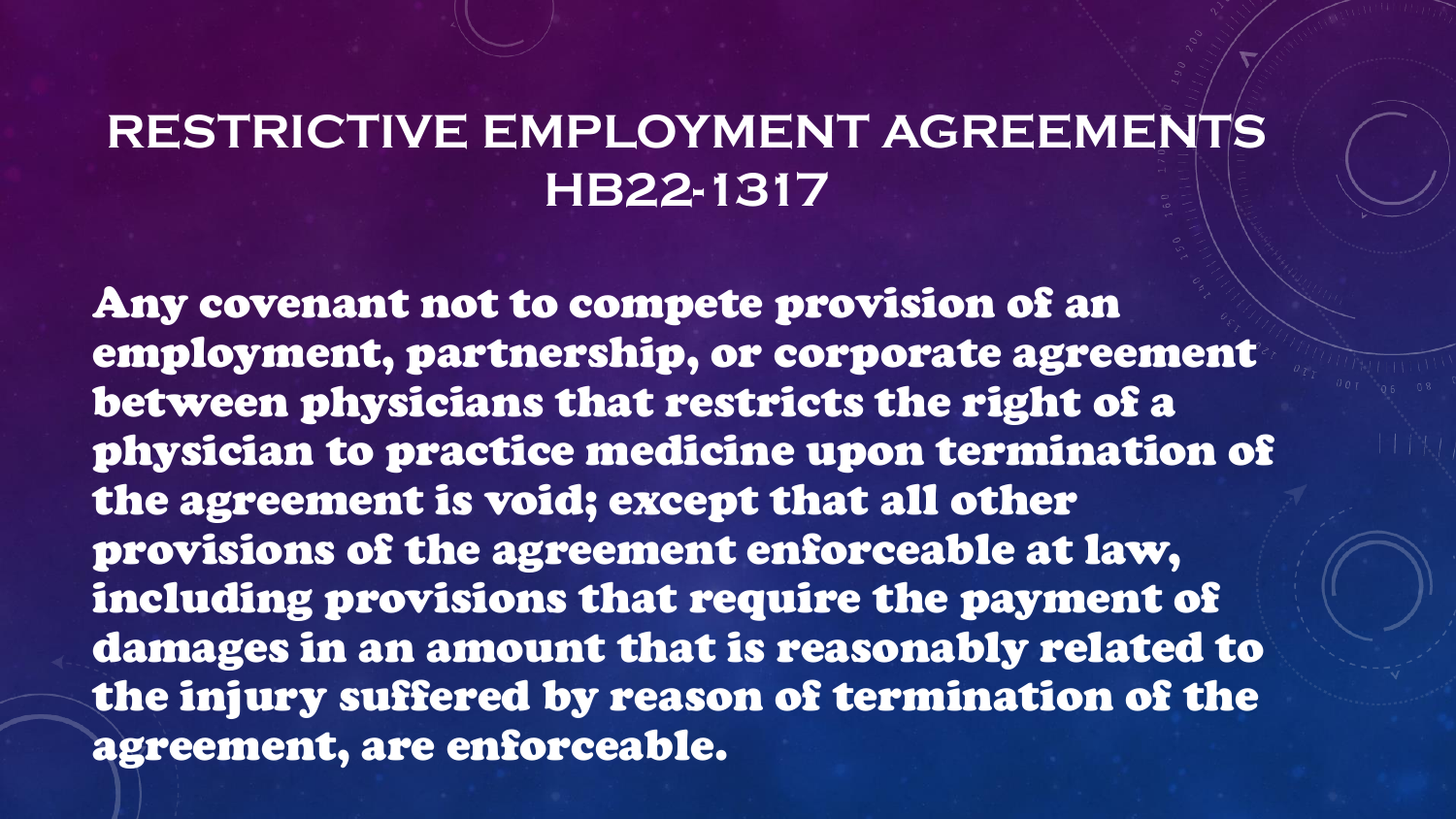- A worker who is a party to a covenant, or a subsequent employer that has hired or is considering hiring the worker, may seek a declaratory judgment from a court of competent jurisdiction or an arbitrator that the covenant not to compete is unenforceable.
- LAST ACTION: 05/10/2022 | Passed by House and Senate. Sent to Governor.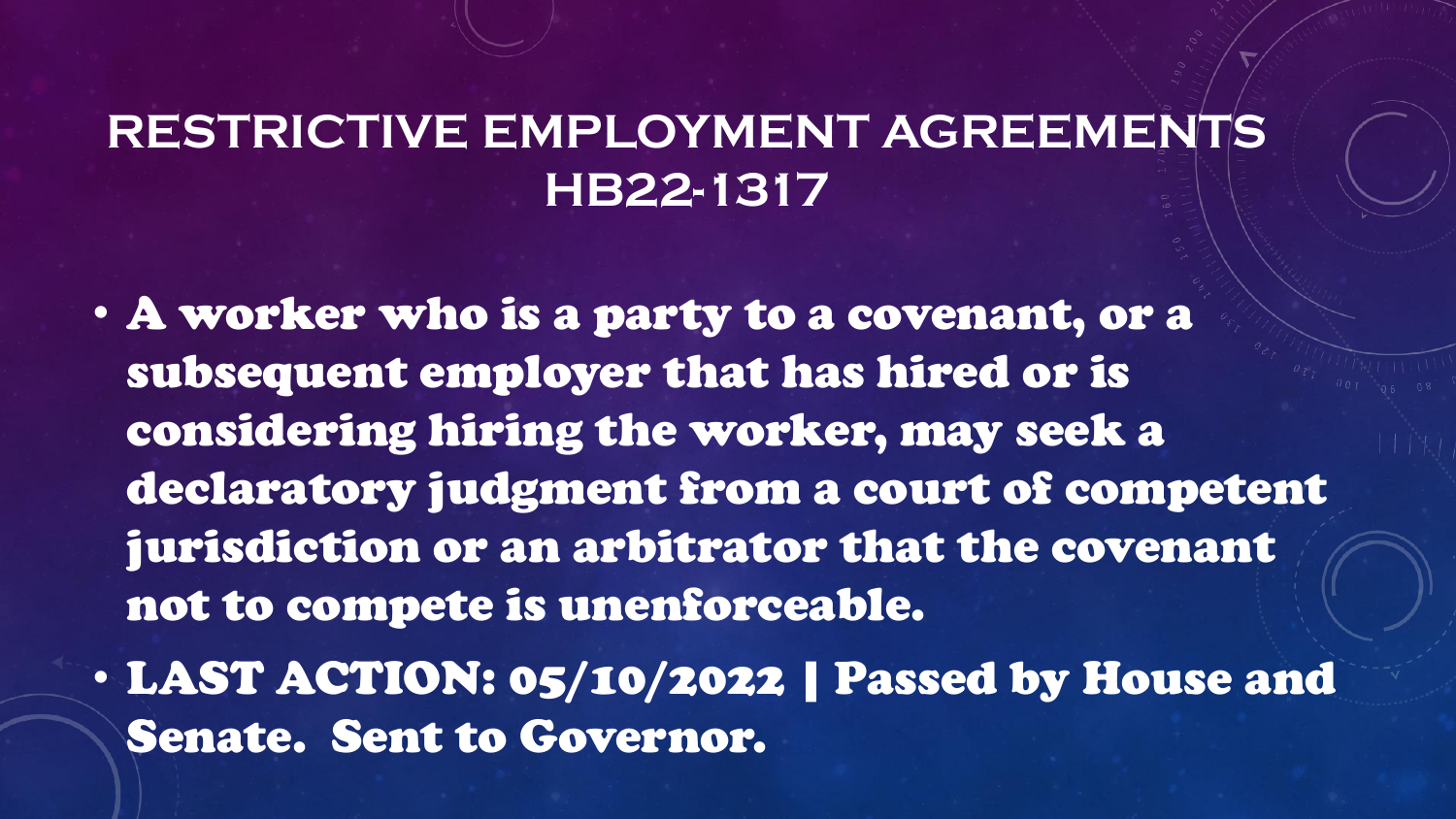- As of March 1, 2022, revisions to Colorado's sentencing law created criminal liability for knowingly using noncompetes that violate Colorado non-compete law.
- Colorado Senate Bill 2021-271, which is primarily geared toward reforming sentences of misdemeanor and petty offenses, states that "a person who violates [C.R.S. § 8-2- 113] commits a class 2 misdemeanor" punishable by up to 120 days in jail, a fine up to \$750, or both.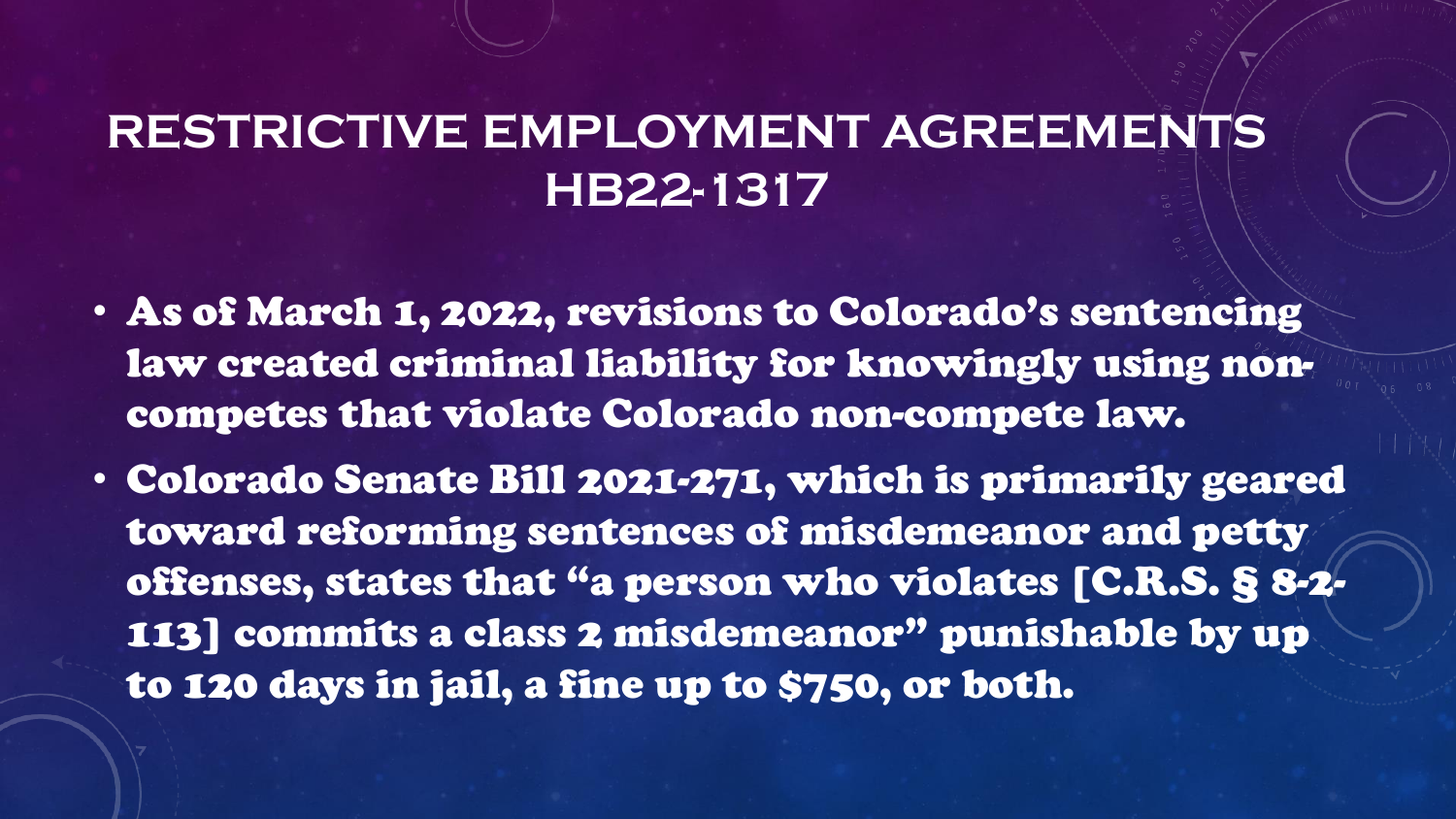• These criminal penalties will apply to both unlawful non-competes and unlawful non-solicitation agreements.

• These revisions do not change underlying Colorado non-compete law, so if employers are following existing law, there is no cause for concern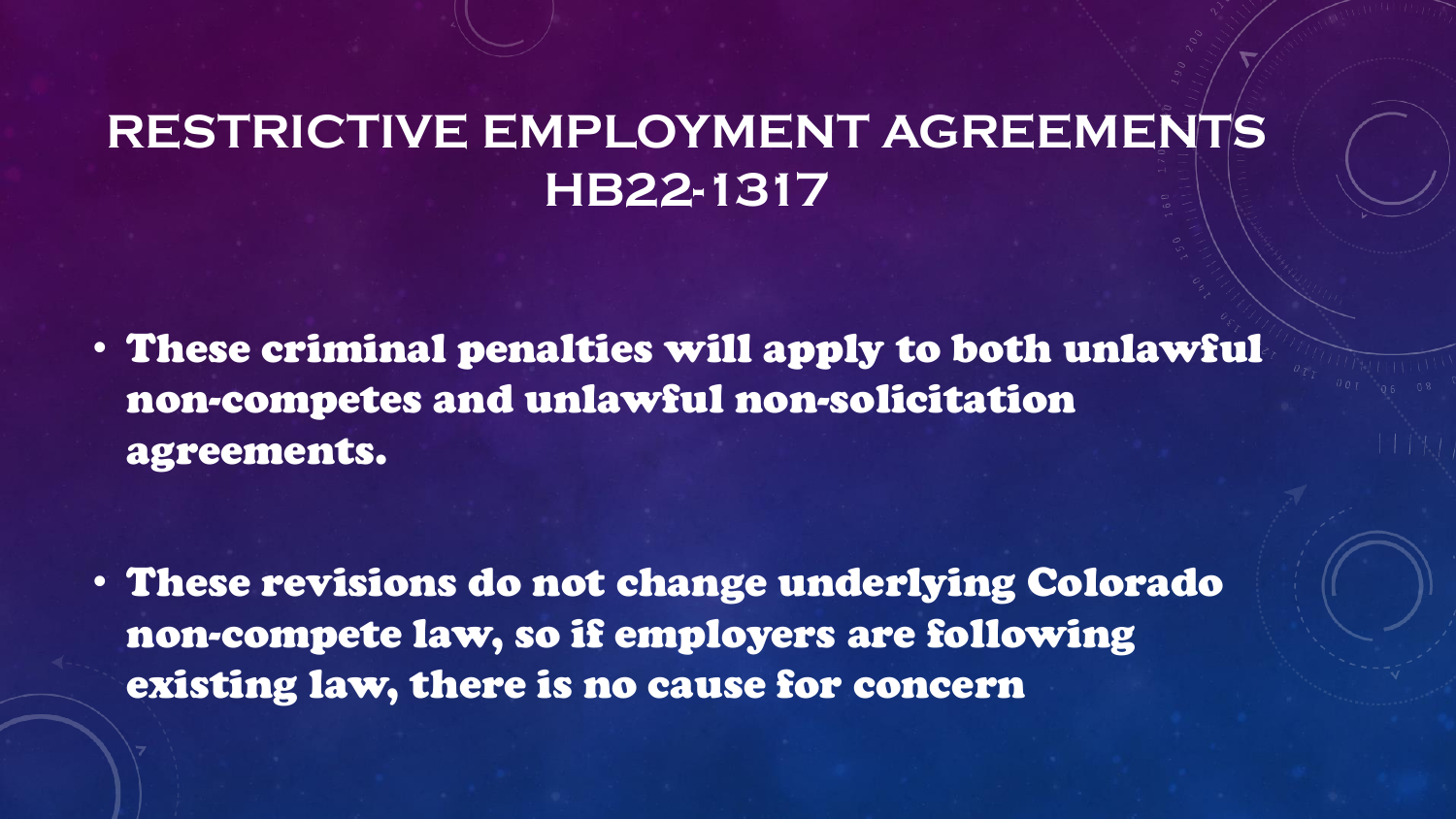### **ENDING FORCED ARBITRATION OF SEXUAL ASSAULT AND SEXUAL HARASSMENT ACT OF 2021**

- On March 3, 2022, President Joe Biden signed into law the Ending Forced Arbitration of Sexual Assault and Sexual Harassment Act of 2021.
- The Act amends the Federal Arbitration Act and gives individuals asserting sexual assault or sexual harassment claims under federal, state, or tribal law the option to bring those claims in court even if they had agreed to arbitrate such disputes before the claims arose.
- In addition, those individuals or a named representative bringing sexual assault or sexual harassment claims may choose to proceed via a class or collective action, even if they had waived the right to proceed collectively before the claims arose.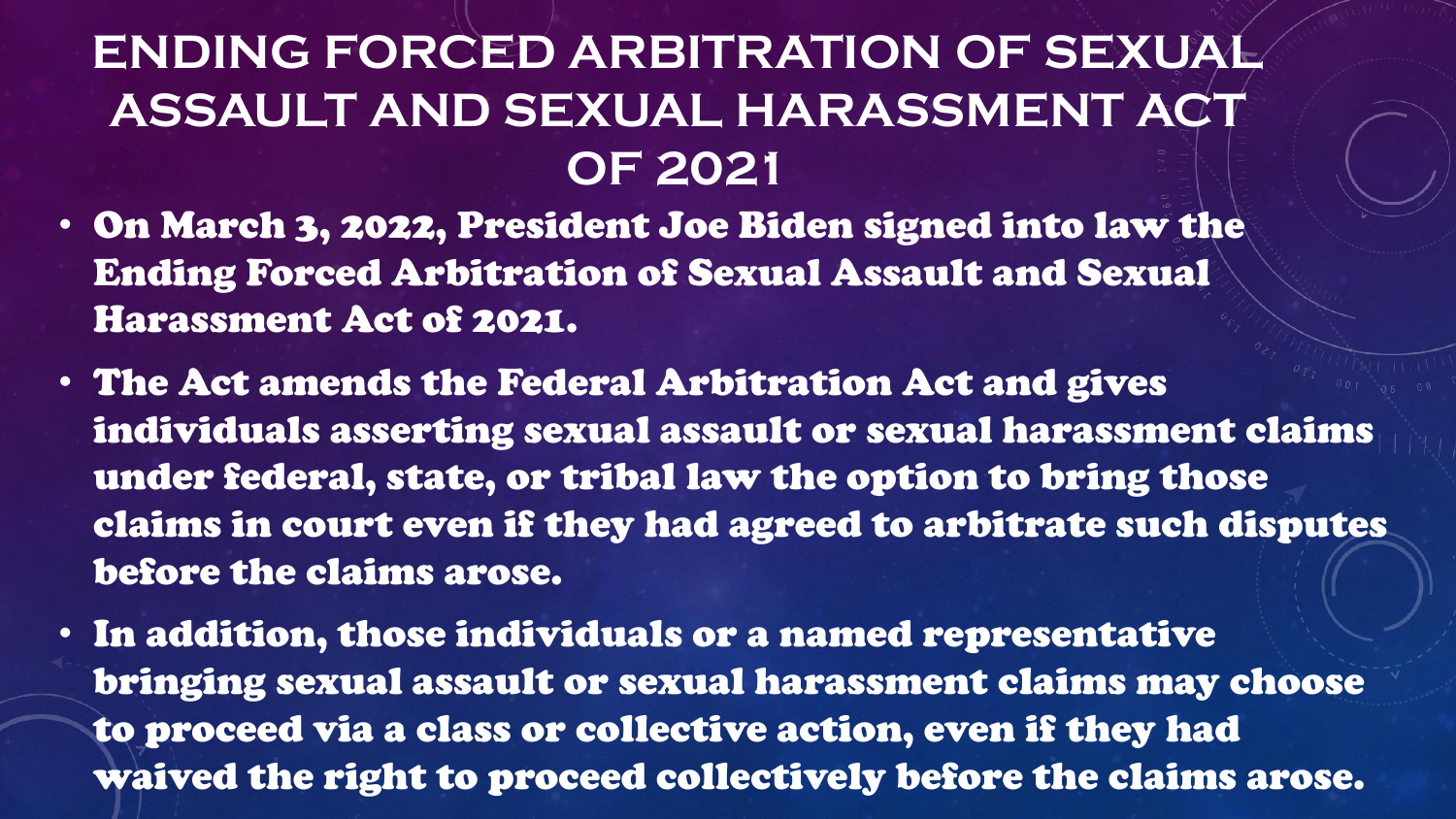#### **ENDING FORCED ARBITRATION OF SEXUAL ASSAULT AND SEXUAL HARASSMENT ACT OF 2021**

- The Act is effective immediately and applies to arbitration and class- and collective-action waiver agreements entered into by employees before its effective date.
- Parties can still enter into enforceable arbitration agreements or class- or collective-action waivers with respect to sexual harassment and sexual assault claims after such claims arise.
- Courts, not arbitrators, according to the law have the power to determine whether the Act applies and whether the agreement requiring arbitration of pre-dispute sexual assault or sexual harassment claims is enforceable.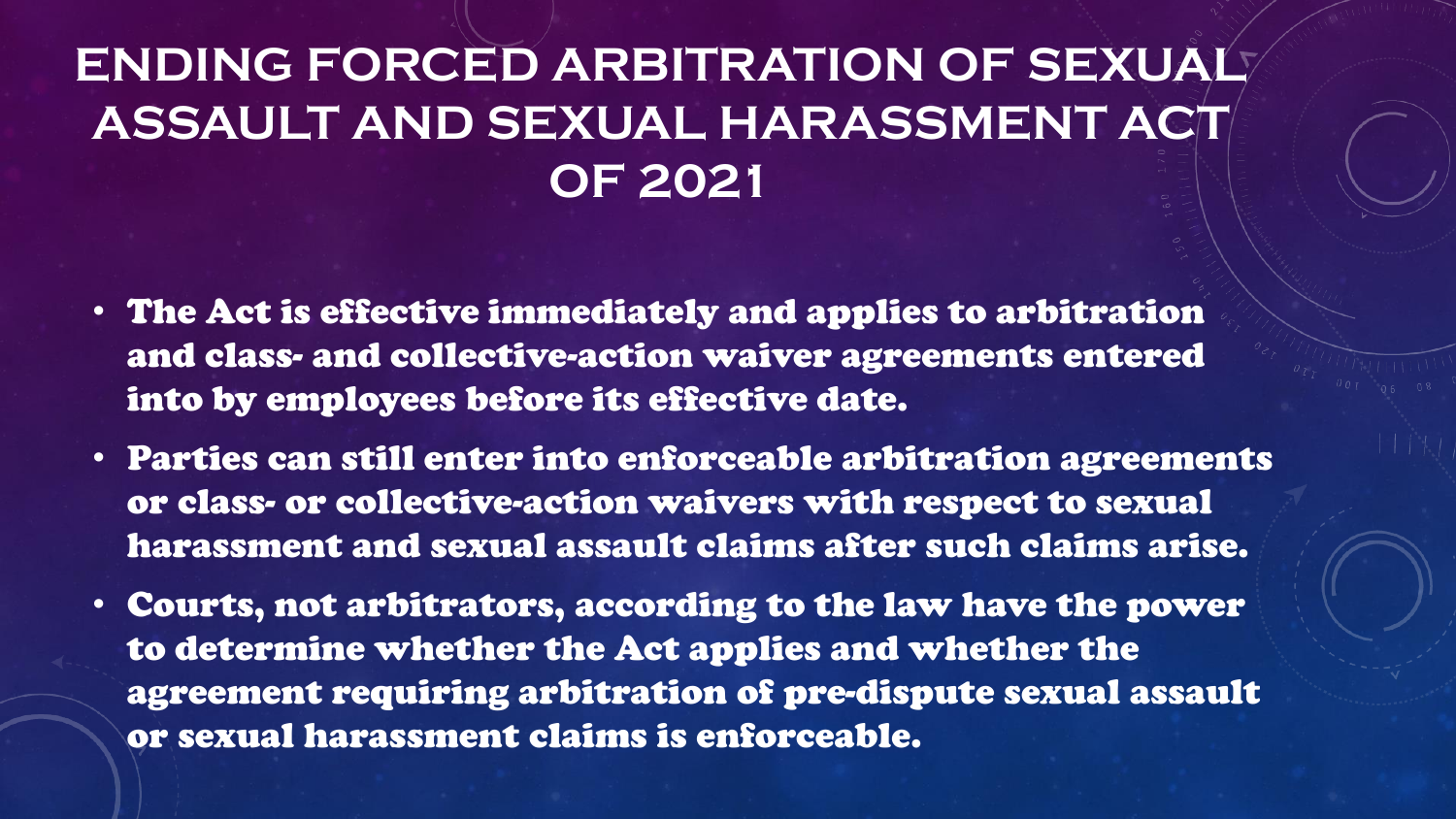# RESTORE UNEMPLOYMENT INSURANCE FUND BALANCE SB22-066

- Requires the state treasurer to transfer \$1.1 billion from the general fund to the unemployment compensation fund to restore the balance of the fund to its pandemic level; and
- Requires the director of the division of unemployment insurance to repay the federal government for \$1.014 billion of advances received from the federal government in response to the COVID-19 pandemic.
- Last Action: January 19, 2022. Introduced In Senate Assigned to State, Veterans, & Military Affairs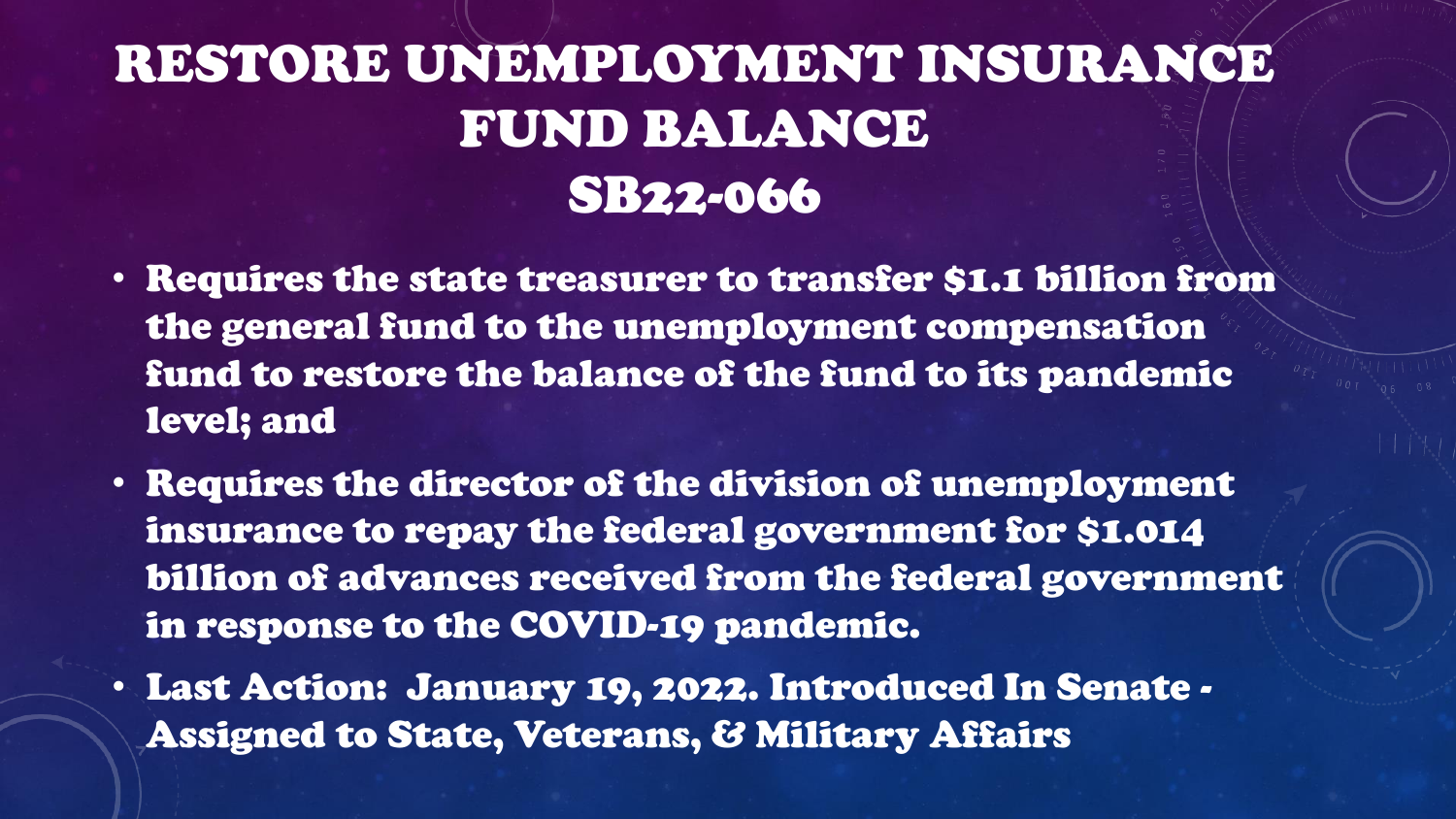# UNEMPLOYMENT COMPENSATION (SB22-234) UNEMPLOYMENT

- Bill puts more than \$600 million towards financially stabilizing the State's Unemployment System. Plus, the bill identifies that insolvency surcharges won't stop until the trust fund fills its \$1 billion hole. To get the fund fully solvent, it needs \$2 billion to \$2.5 billion, according to Colorado Department of Labor and Employment officials.
- Made a temporary increase in partial unemployment benefits permanent.
- Repealed the requirement that an individual wait at least one week before becoming eligible for unemployment compensation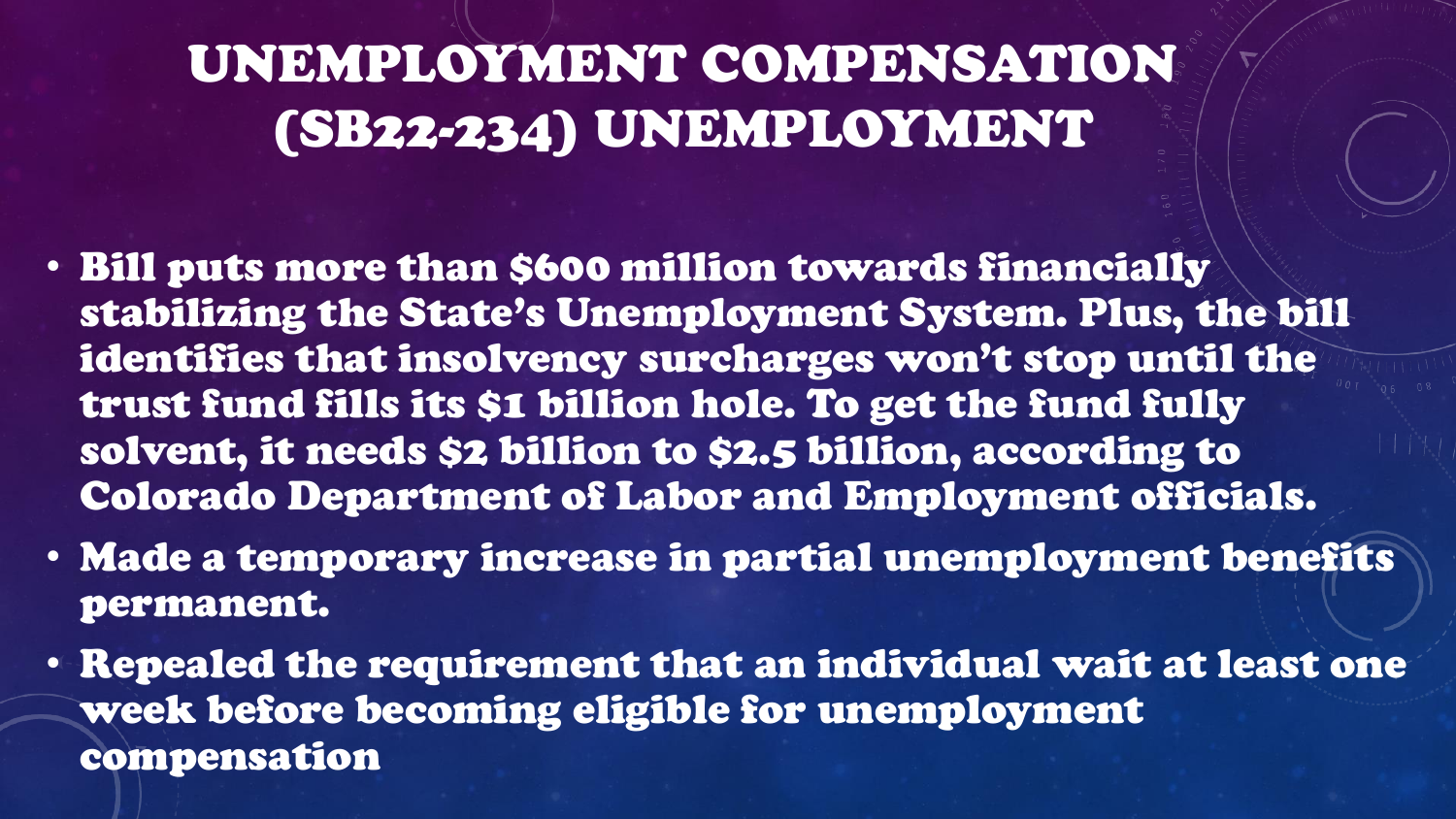#### UNEMPLOYMENT COMPENSATION (SB22-234) UNEMPLOYMENT

- At time of separation, employer must provide the employee:
	- The employer's name and address;
	- The employee's name and address;
	- The employee's identification number or the last four numbers of the employee's social security number;
	- The employee start date, date of last day worked, year-to-date earnings, and wage for the last week the employee worked;
	- The reason the employee separated from the employer.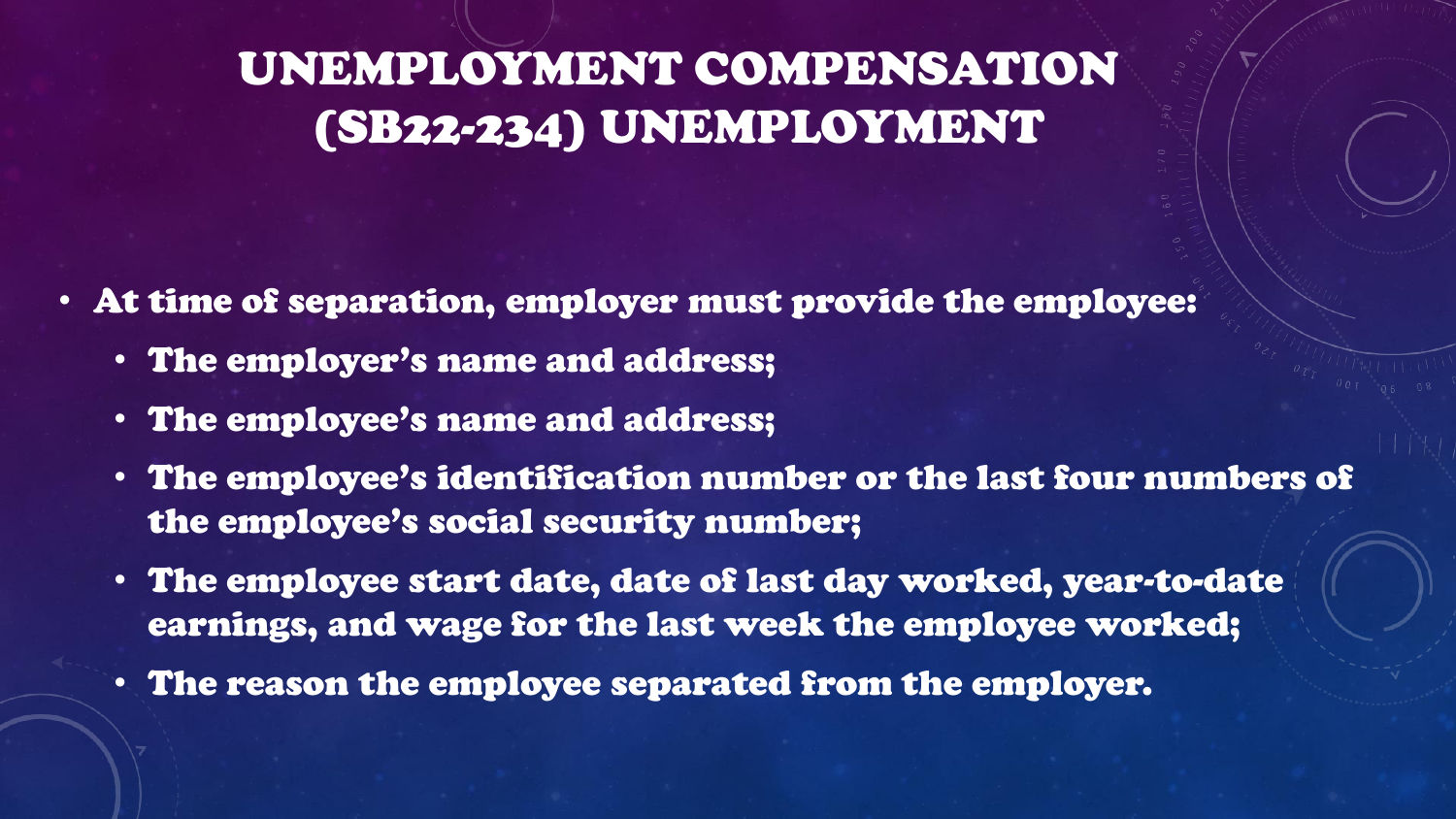# UNEMPLOYMENT COMPENSATION (SB22-234) UNEMPLOYMENT

- Since October 30, 2020, Code of Colorado Regulations 7CCR 1101-2 (7.3.2.), requires Colorado employers to provide:
	- a notice to employees upon separation from employment that informs them of the availability of unemployment insurance for those that meet the eligibility requirements;
	- Contact information to file a claim;
	- Information the worker will need to file a claim; and
	- Contact information to inquire about the status of their claim after it is filed.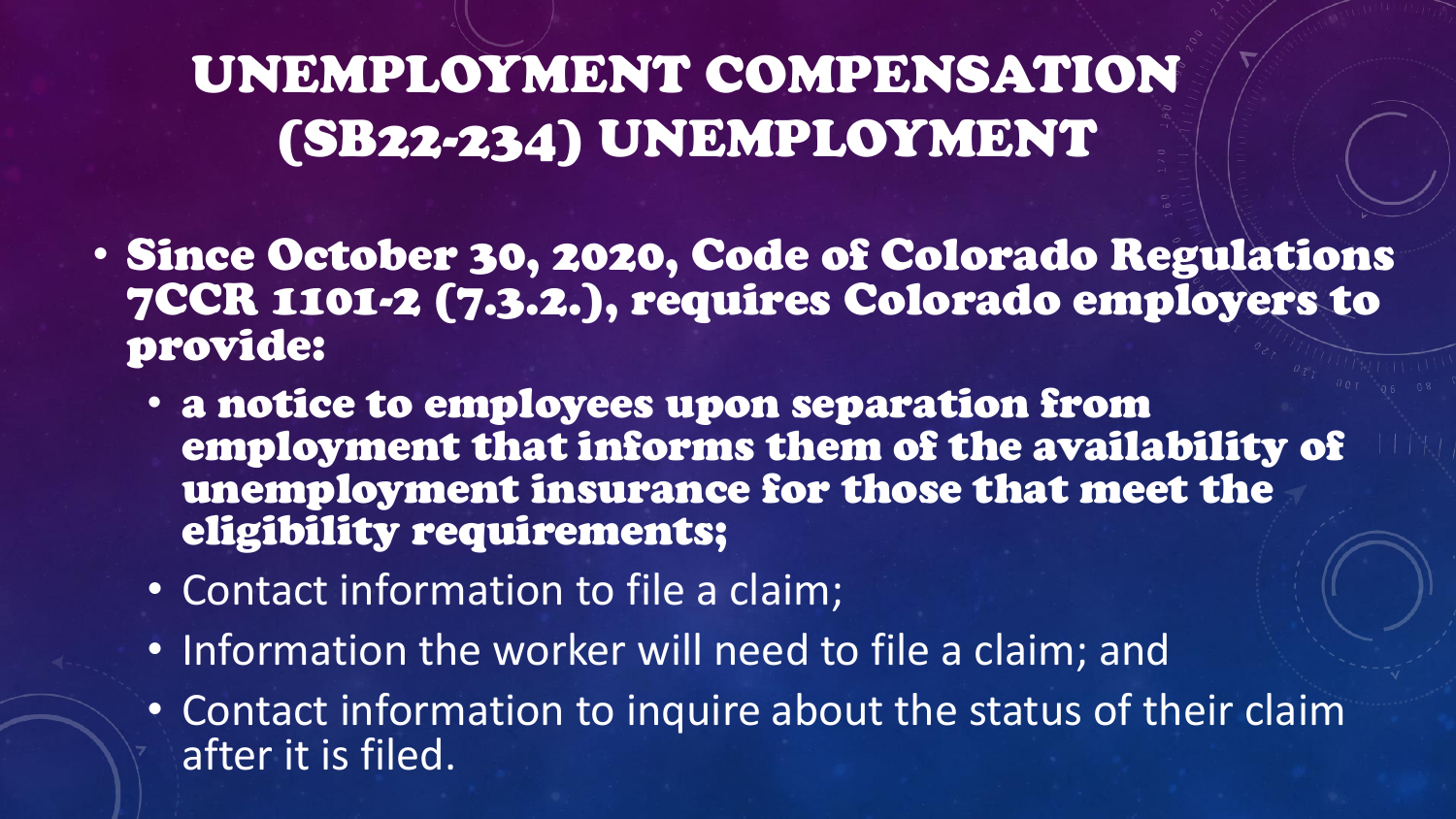- Current (for now) law requires:
	- An injured employee, or someone else with knowledge of the injury, to notify the employer within 4 days after the occurrence of an on-the-job injury;
	- Authorizes a reduction in compensation to the injured employee for failure to timely notify the employer;
	- Tolls the 4-day period if the employer has failed to post a notice specifying the injured employee's notification deadline.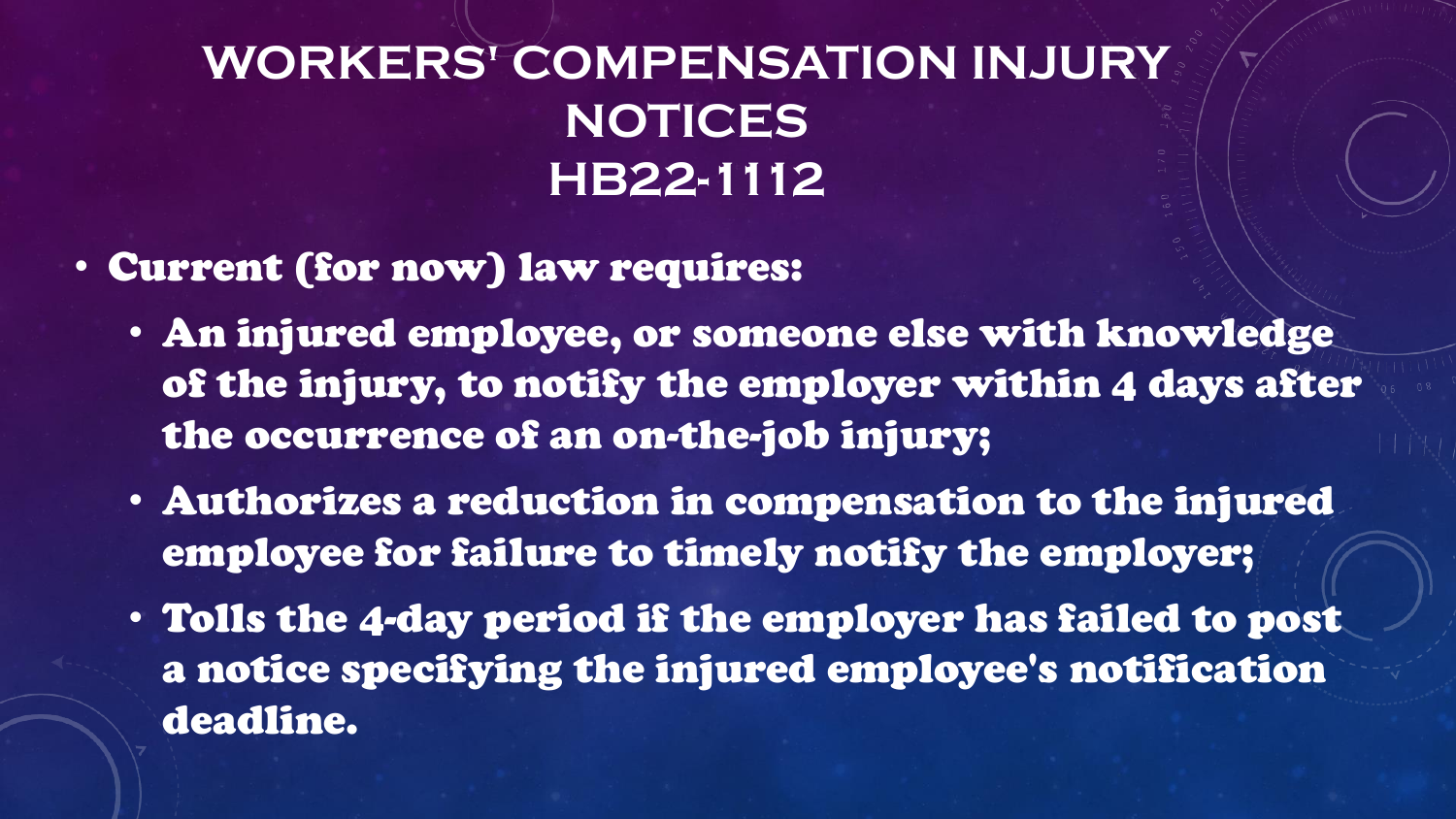- HB22-1112 changes the 4-day notice period to a 10-day notice period and repeals the tolling and compensation reduction provisions.
- If an employer fails to provide a copy of the notice of the injury to the employee or fails to post the required notice to employees, the bill specifies that the time period allotted to the employee is tolled for the duration of the failure.
- If the employer already has notice of the injury or the employee shows good cause for the failure to report the injury, the employee does not lose compensation for the failure to report.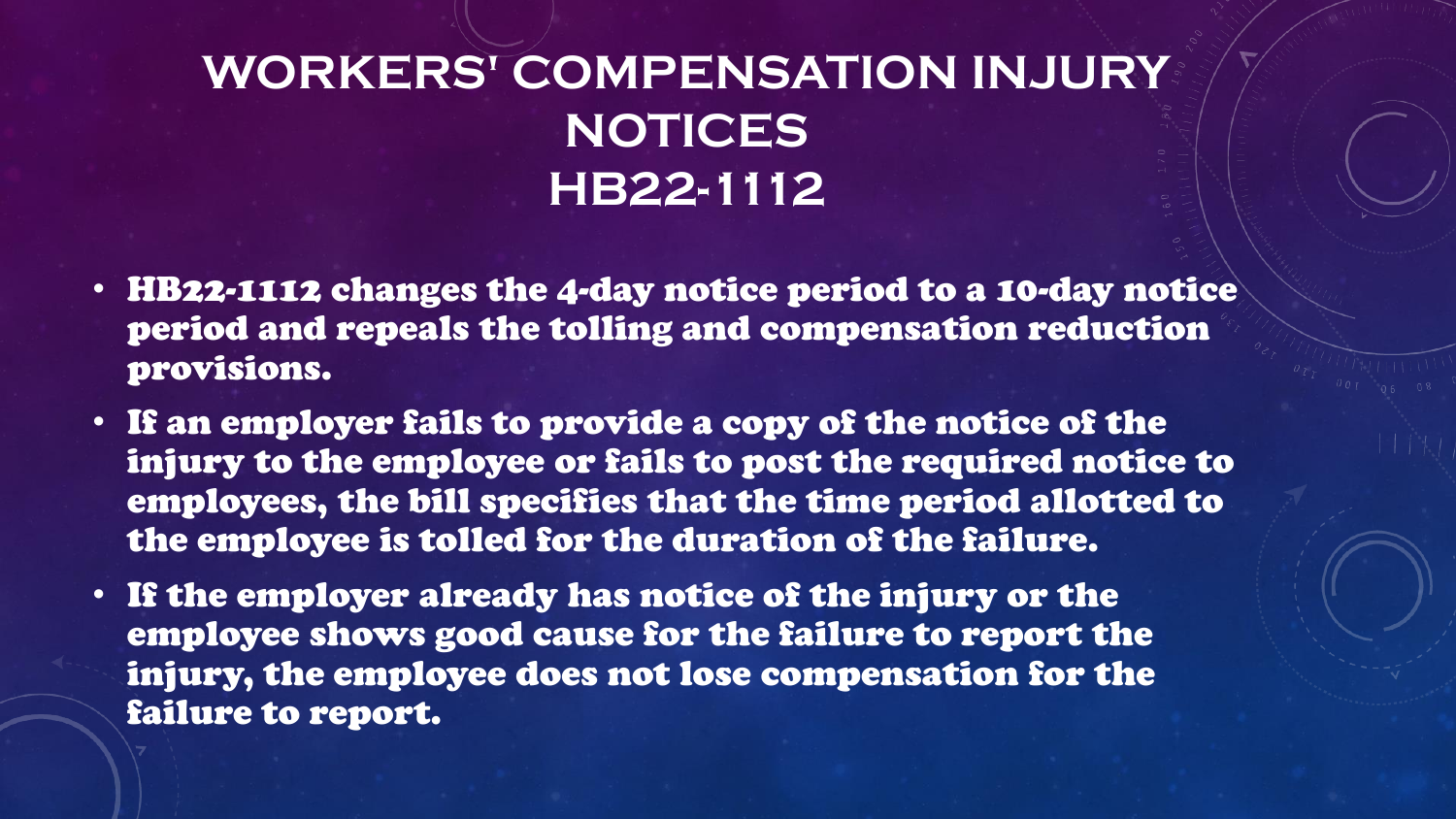- The bill also changes the notice that an employer is required to post in the workplace so that it states the name and contact information of the insurer and that the:
	- Employer is responsible for payment of workers' compensation insurance;
	- Injured employee has rights under the law if the employer fails to carry workers' compensation insurance;
	- Employee should seek medical attention; and
	- Injury must be reported in writing to the employer.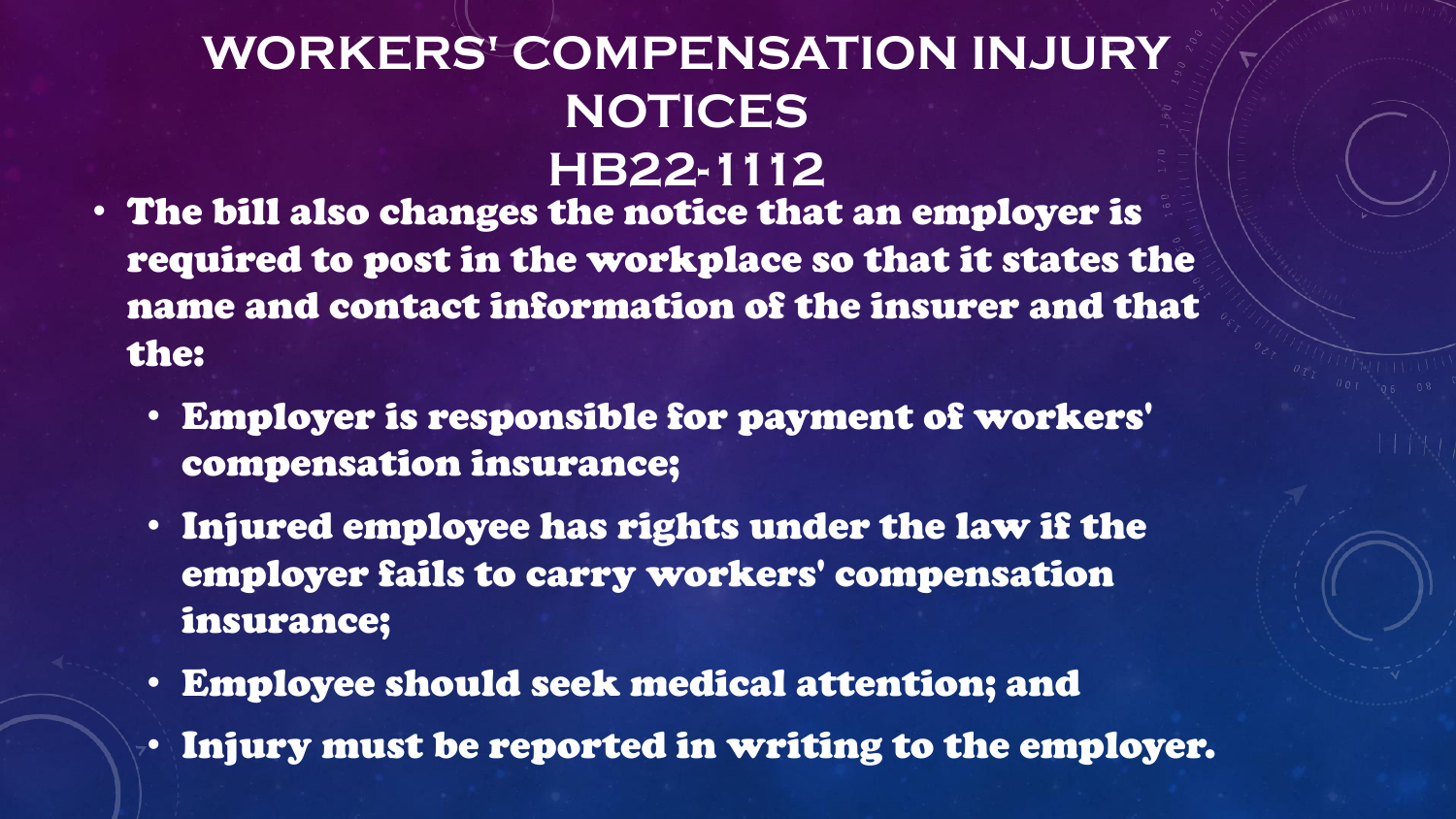• With regard to occupational diseases, the bill also:

- Repeals the requirement that an employee notify the employer of an occupational disease within 30 days of contraction of the diseas,e and instead requires an employee to notify the employer upon manifestation of the disease; and
- Repeals the provision that states that an employer is deemed to waive a failure to give notice of an occupational disease or death resulting from the disease unless the employer objects at a hearing on the claim prior to any award or decision.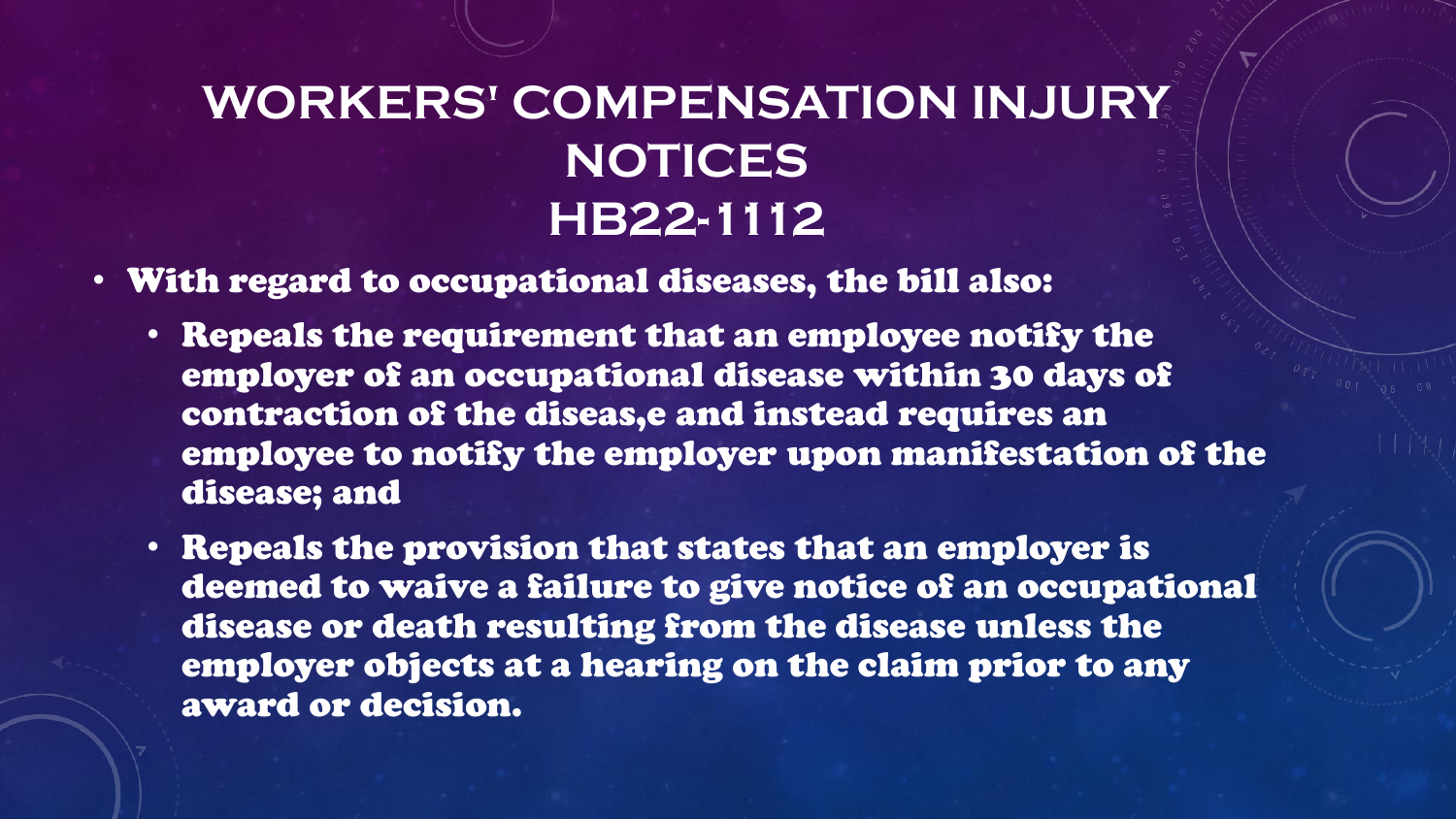• With regard to occupational diseases, the bill also:

- Repeals the provision that allows the director of the division of workers' compensation to reduce the compensation to be paid if the required notice is not made in a timely manner.
- Signed by the Governor on March 24, 2022
- Becomes effective September 2022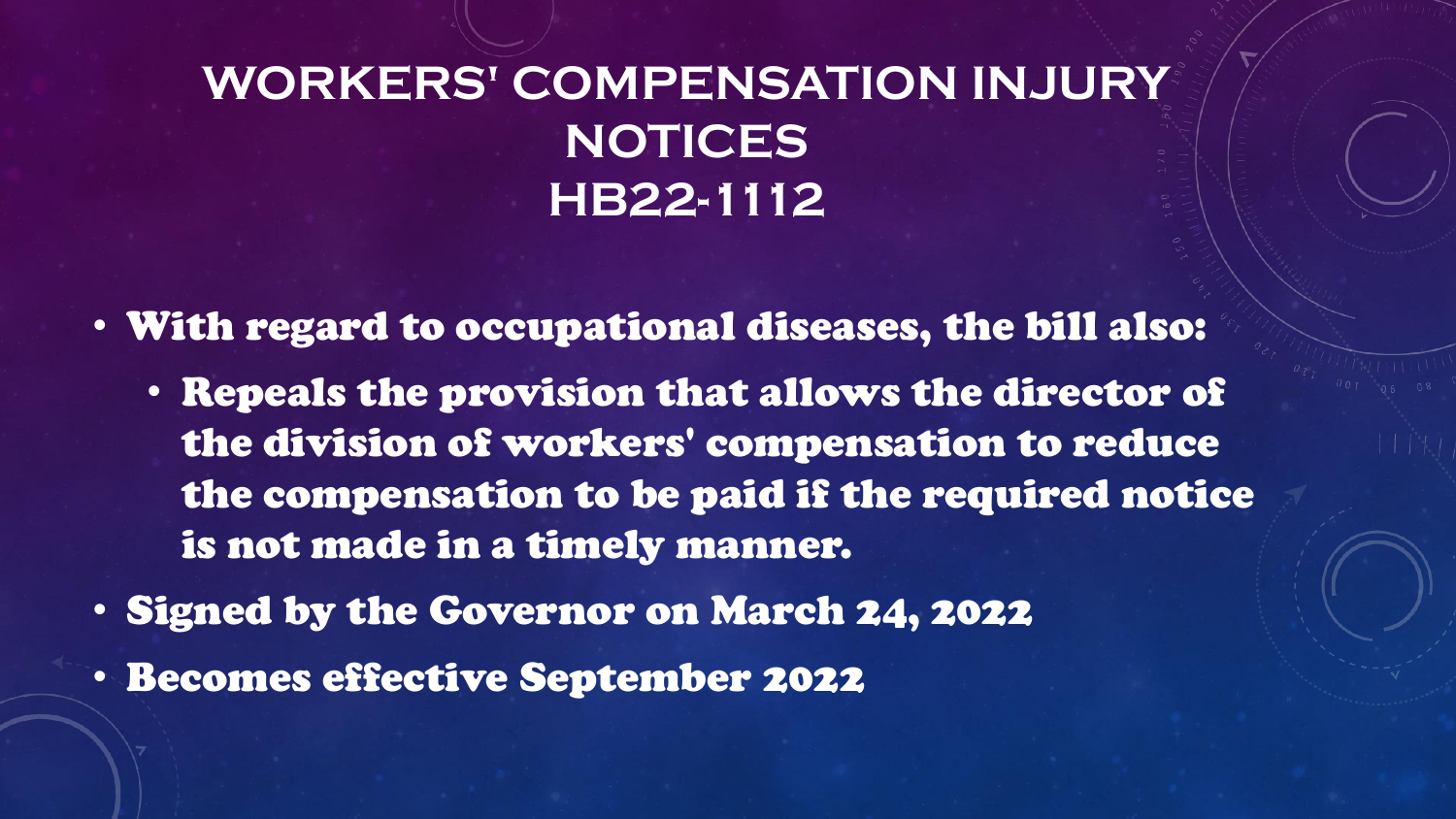### WORKERS' COMPENSATION UPDATES HB22-1347

- The bill amends the "Workers' Compensation Act of Colorado" by:
	- Creating a process for a claimant to receive advance payment for mileage expenses for travel that is reasonably necessary and related to obtaining compensable treatment, supplies, or services;

• Specifying how to determine the benefit amount for medical impairment when the amount payable using the schedule of injuries would exceed the amount payable for nonscheduled injuries;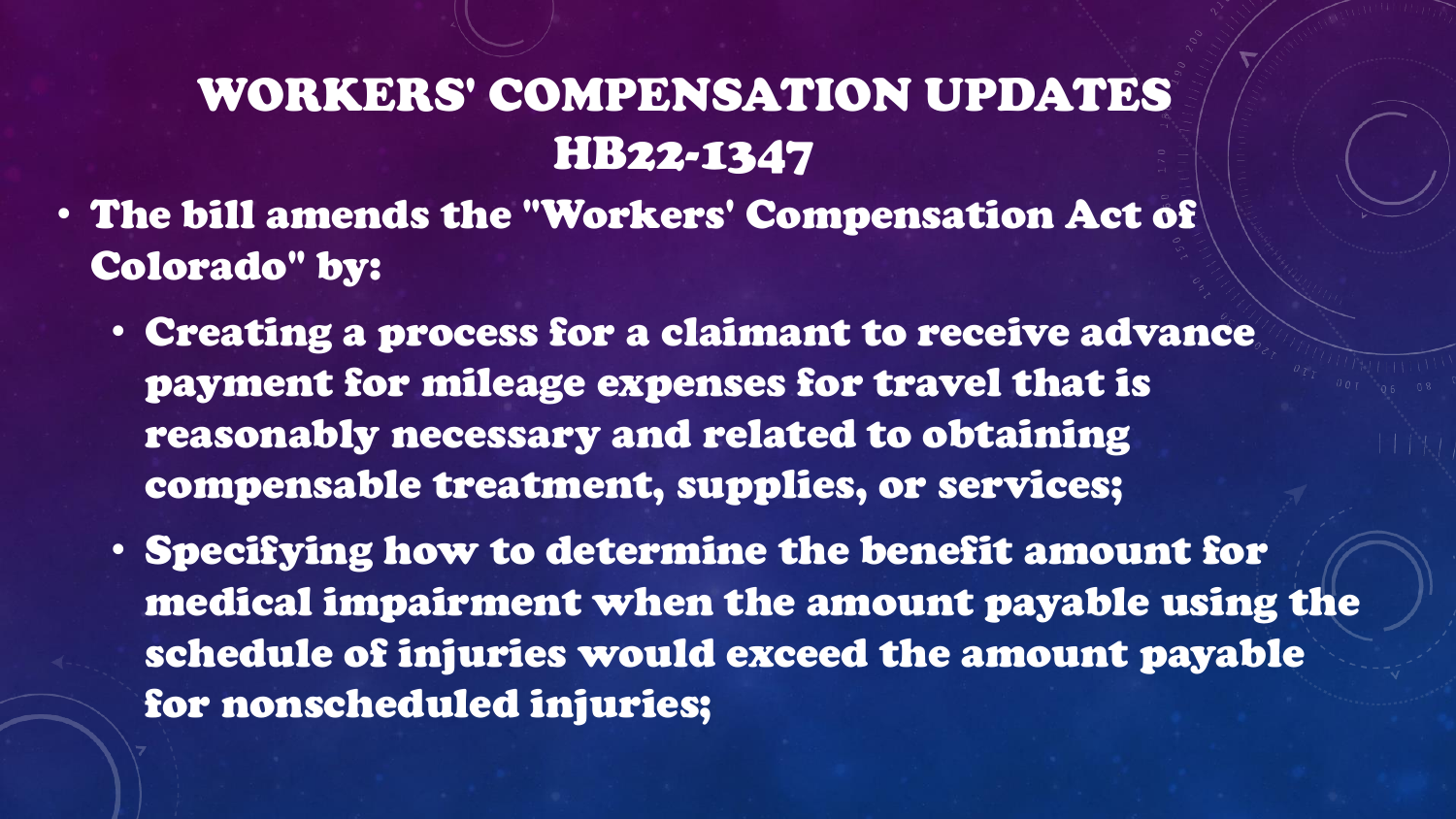#### WORKERS' COMPENSATION UPDATES HB22-1347

- Increasing the benefit payable for funeral and burial expenses; and
- Requiring reporting of active medical treatments necessary to cure and relieve an injury lasting for a period of more than 180 calendar days after the date of the injury.
- LAST ACTION: 05/10/2022 | Passed both Senate and House. Sent to the Governor on June 6, 2022.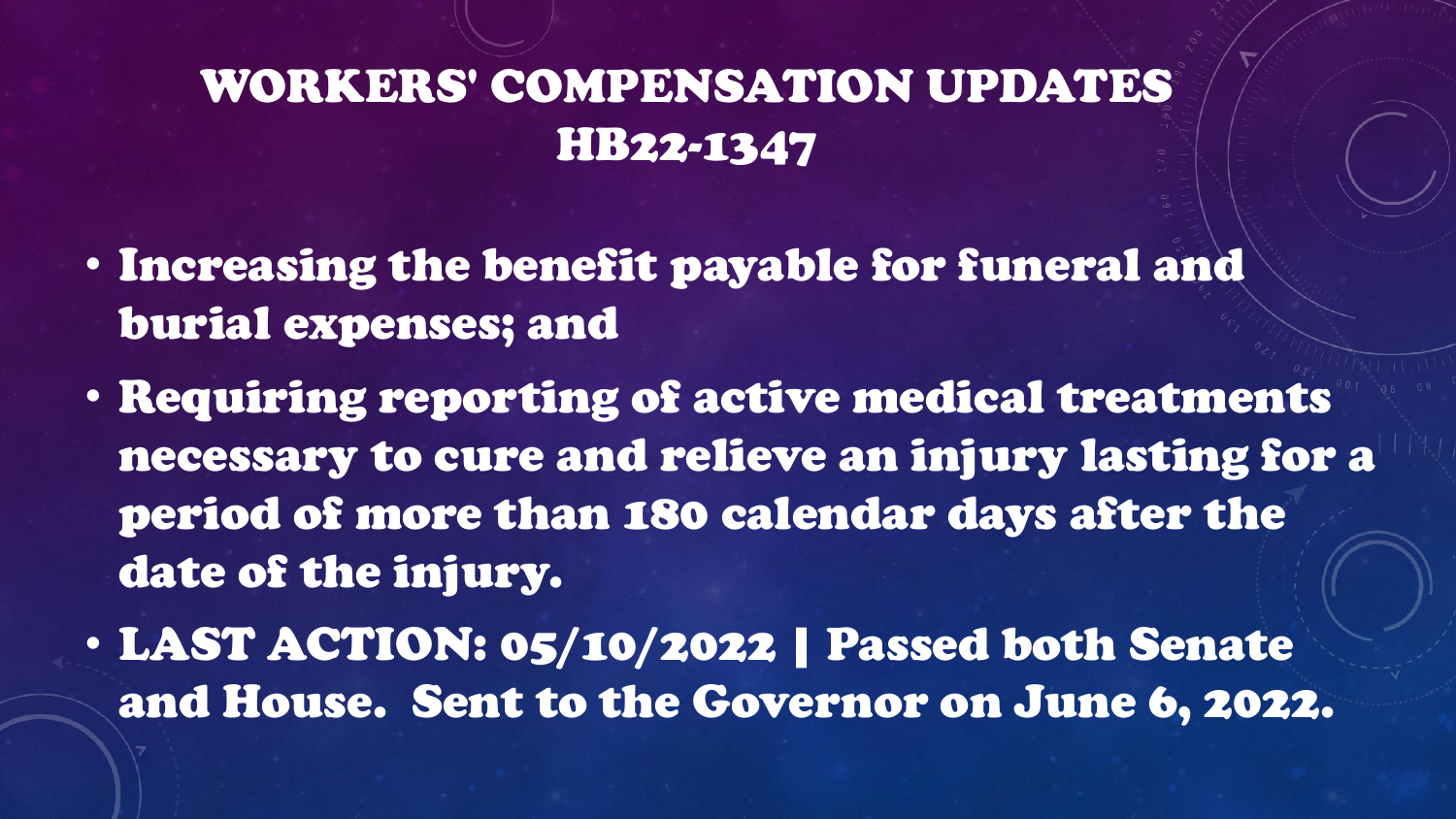- On the same date that Governor Polis signed HFWA into law, the Governor signed the Public Health Emergency Whistleblower Law into Law. C.R.S. §8-14.4-102.
- The PHEW Act protects workers who suffer adverse action, discrimination, or retaliation for concerns expressed in good faith regarding "any reasonable concern about workplace violations of government health or safety rules, or an otherwise significant workplace threat to health or safety, related to a public health emergency."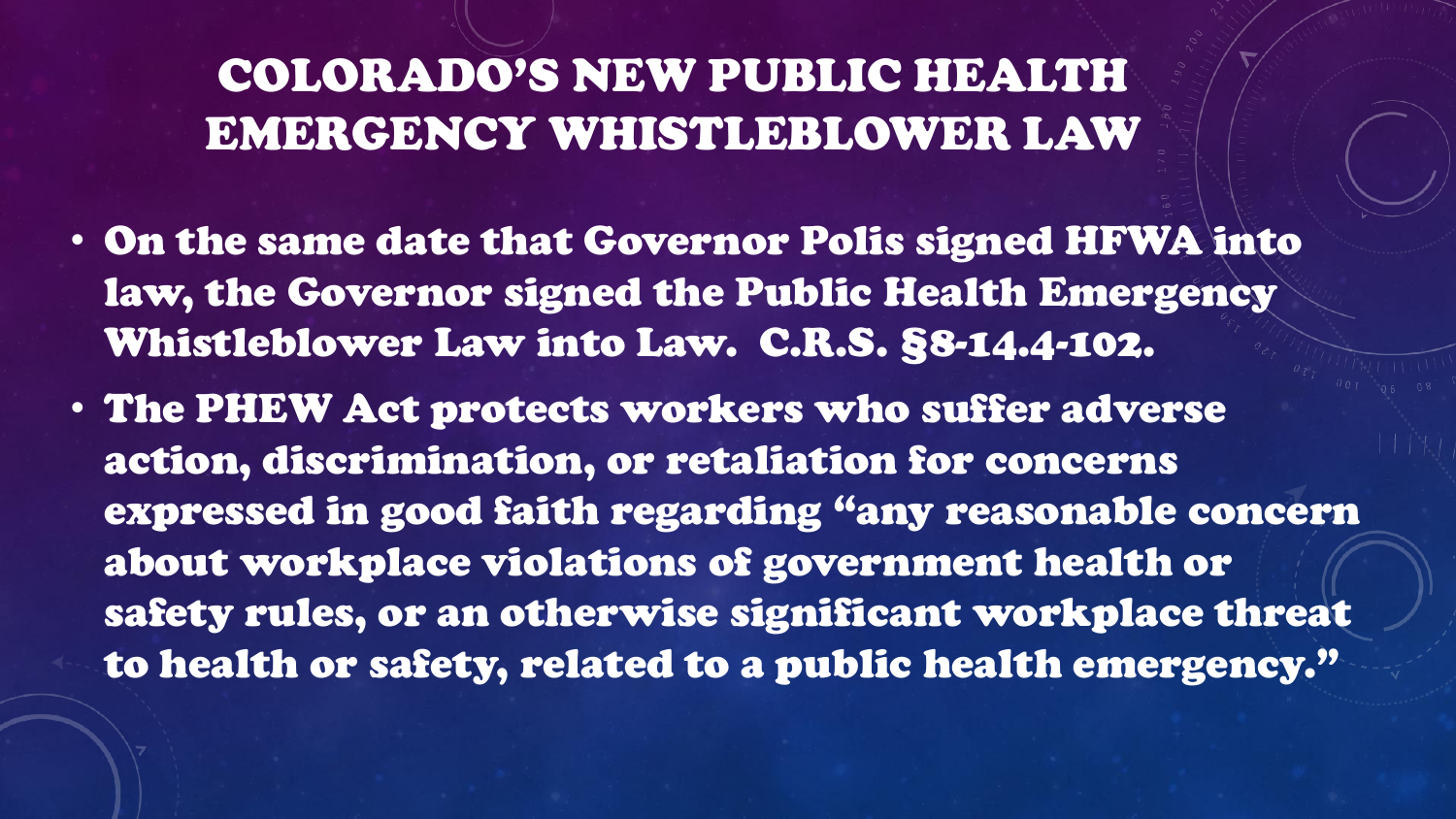- PHEW is consistent with other Colorado laws that protect health care employees from receiving an adverse action in retaliation for making a good-faith report or disclosure. See C.R.S. §8-2-123.
- A good-faith report or disclosure is when the health care worker identifies concern regarding patient safety information or quality of patient care and makes that disclosure/report without malice or personal consideration and when the health-care worker has "reasonable cause" to believe that the report/disclosure is true.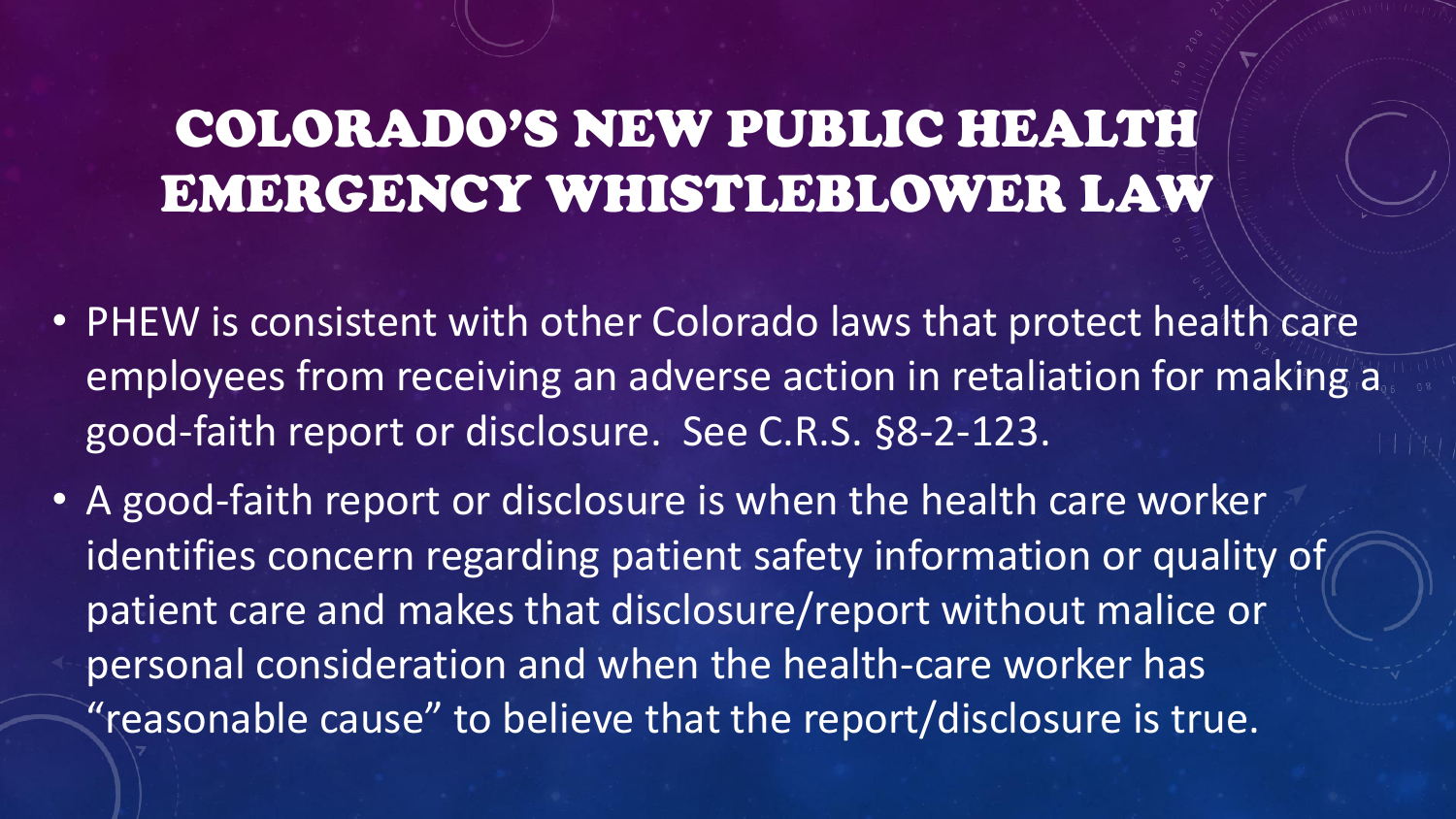- Most Colorado laws cover only "employers" and "employees," but PHEW covers any "worker" (i.e., not sure "employees") for any "principal" (not just "employers").
- What is a "covered principal":
	- Employers
	- Any entity that contracts with five or more independent contractors in the state
	- State and local government employers (but not the federal government)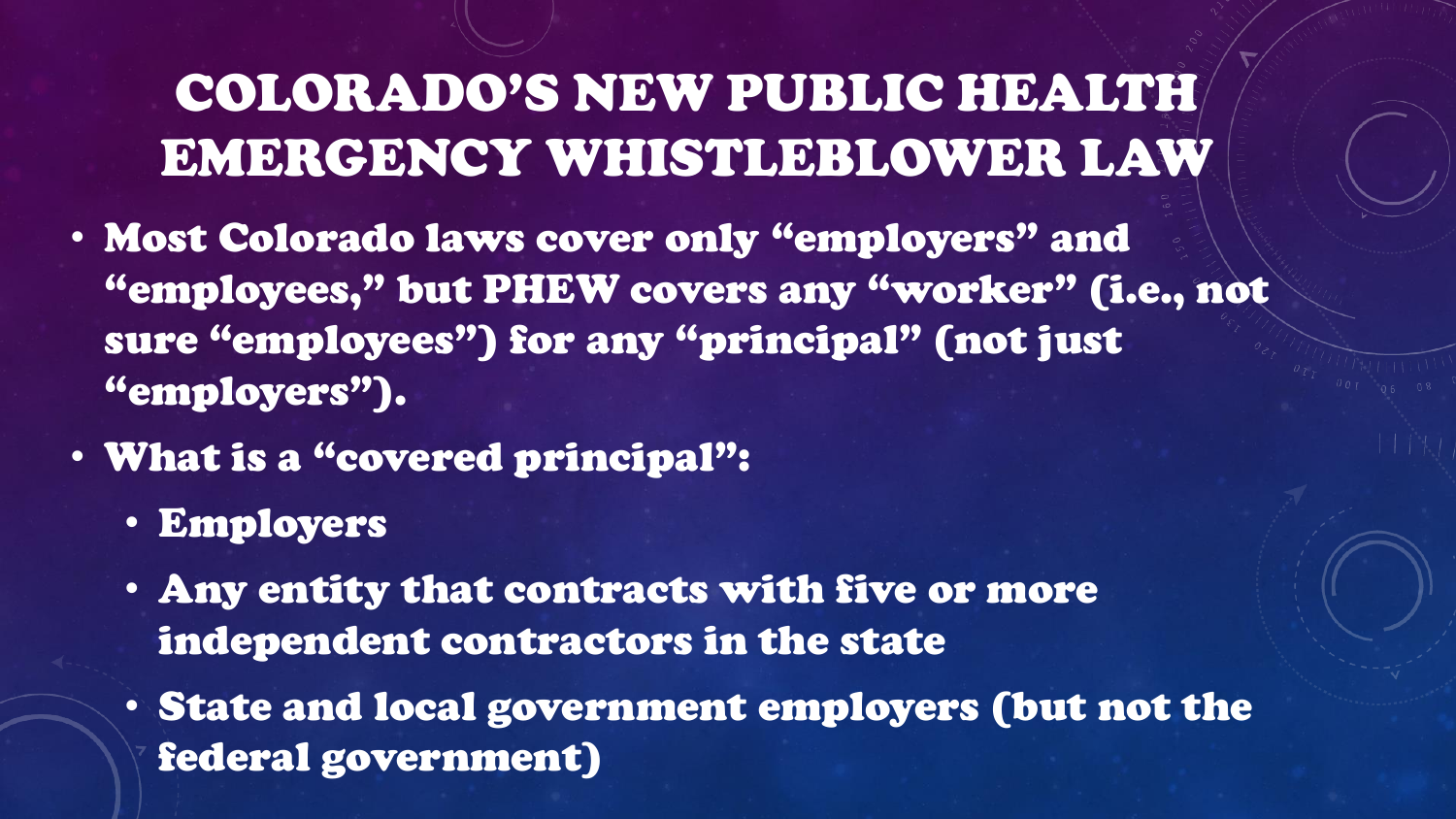- Both perceived violations of state and federal public health orders and any perceived threat to health or safety that are expressed in good faith are protected.
- In essence, as explained in CDLE Interpretive Notice #5, workers are protected simply if their belief is reasonable and in good faith; being correct is irrelevant.
- Workers are not protected if the report is "knowingly false" or shares information protected by federal law (e.g., HIPAA).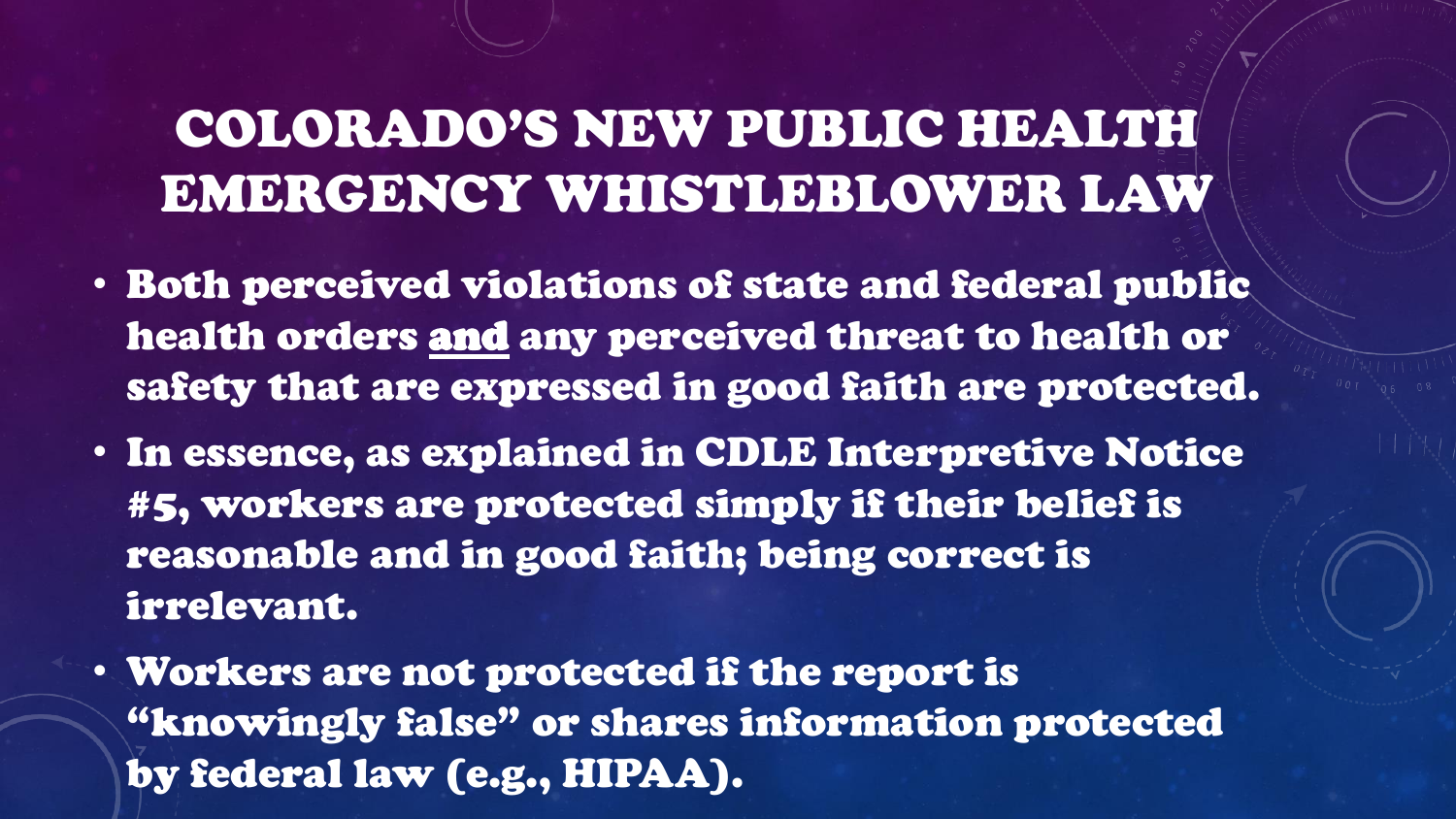• PHEW creates new claims "COPs" who:

- Raise Concerns about perceived health threats or violations of the myriad, complex, and ever-changing state and local COVID-19 public health orders;
- Engage in Opposition to conduct made unlawful by the PHEW law; or
- Participate in protected activity under the PHEW law.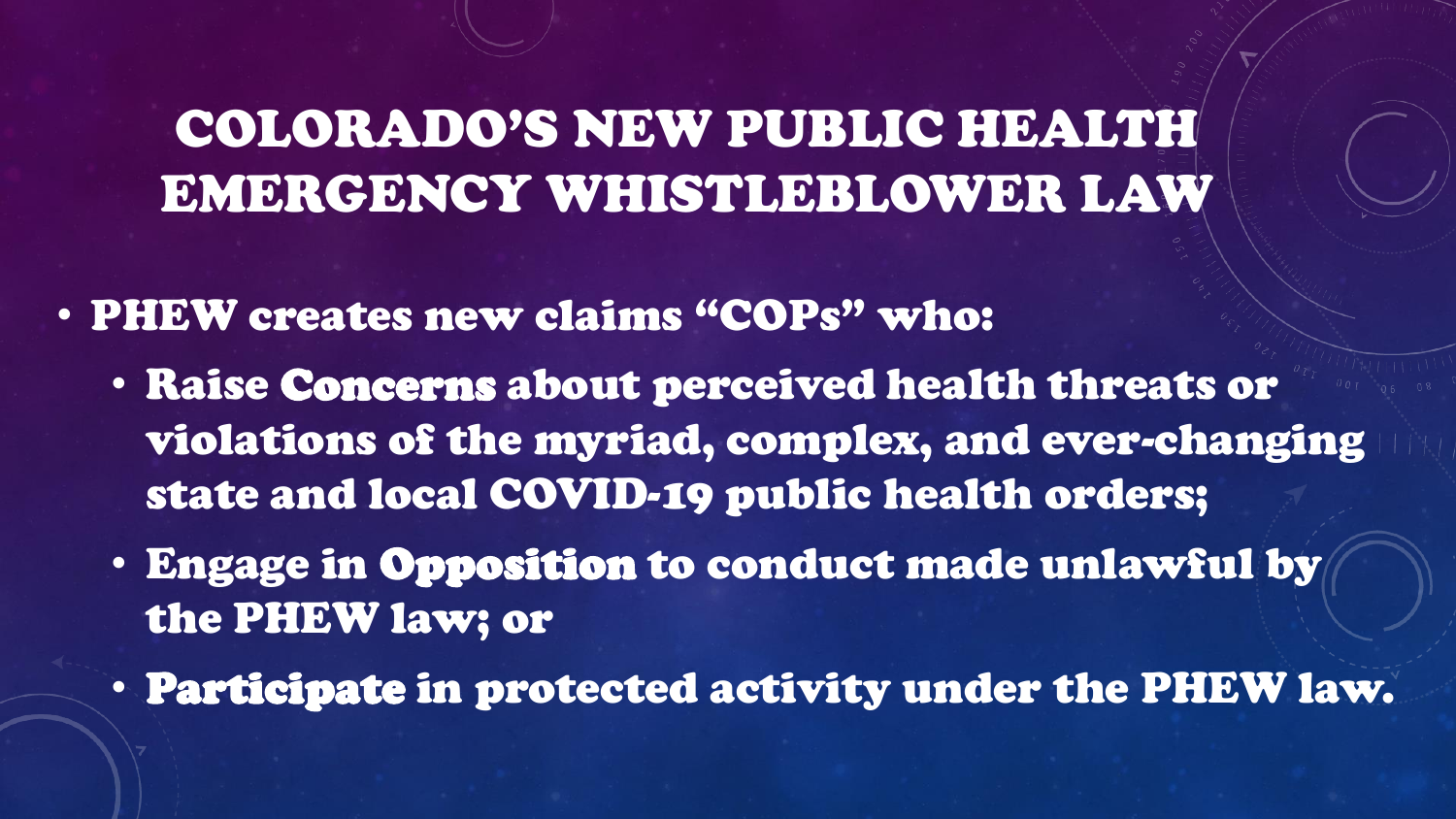- In short, PHEW creates a new claim for adverse action, discrimination or retaliation against "workers" who, in good faith, raise "any reasonable concern about workplace violations of government health or safety rules, or an otherwise significant workplace threat to health or safety, related to a public health emergency."
- Once a concern is raised, PHEW provides that a principal may not discriminate, retaliate, or take adverse action against any worker opposing any practice the worker reasonably believes is unlawful under the PHEW law.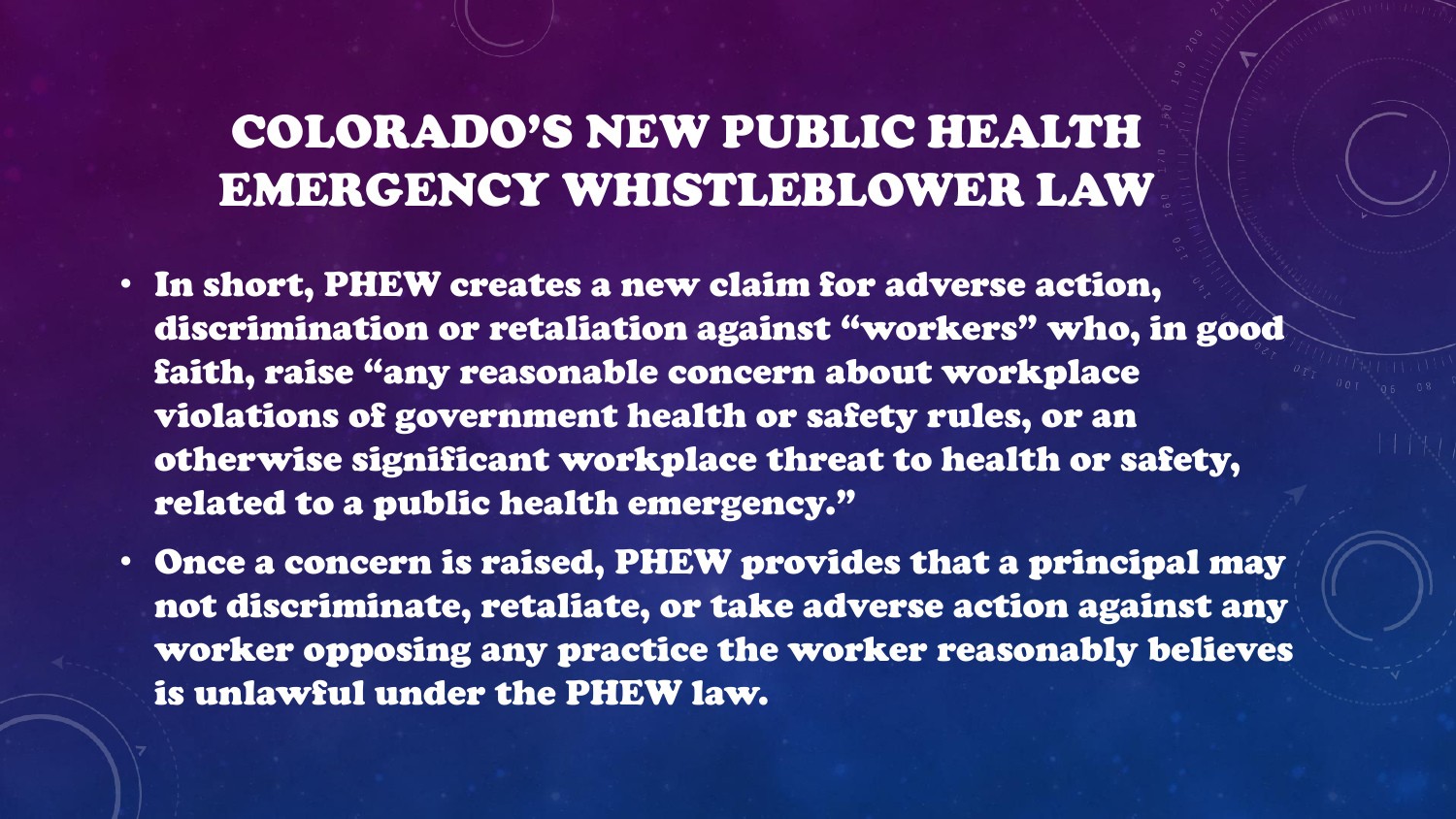• Principals are required to post notice of workers' PHEW protections. See https://cdle.colorado.gov/sites/cdle/files/Poster%2C [%20Paid%20Leave%20%26%20Whistleblower%20-](https://cdle.colorado.gov/sites/cdle/files/Poster%2C%20Paid%20Leave%20%26%20Whistleblower%20-%202021%20poster.pdf) %202021%20poster.pdf

• Further, principals may not have an agreement that would prevent a worker from disclosing information regarding the workplace health and safety practices related to a public health emergency.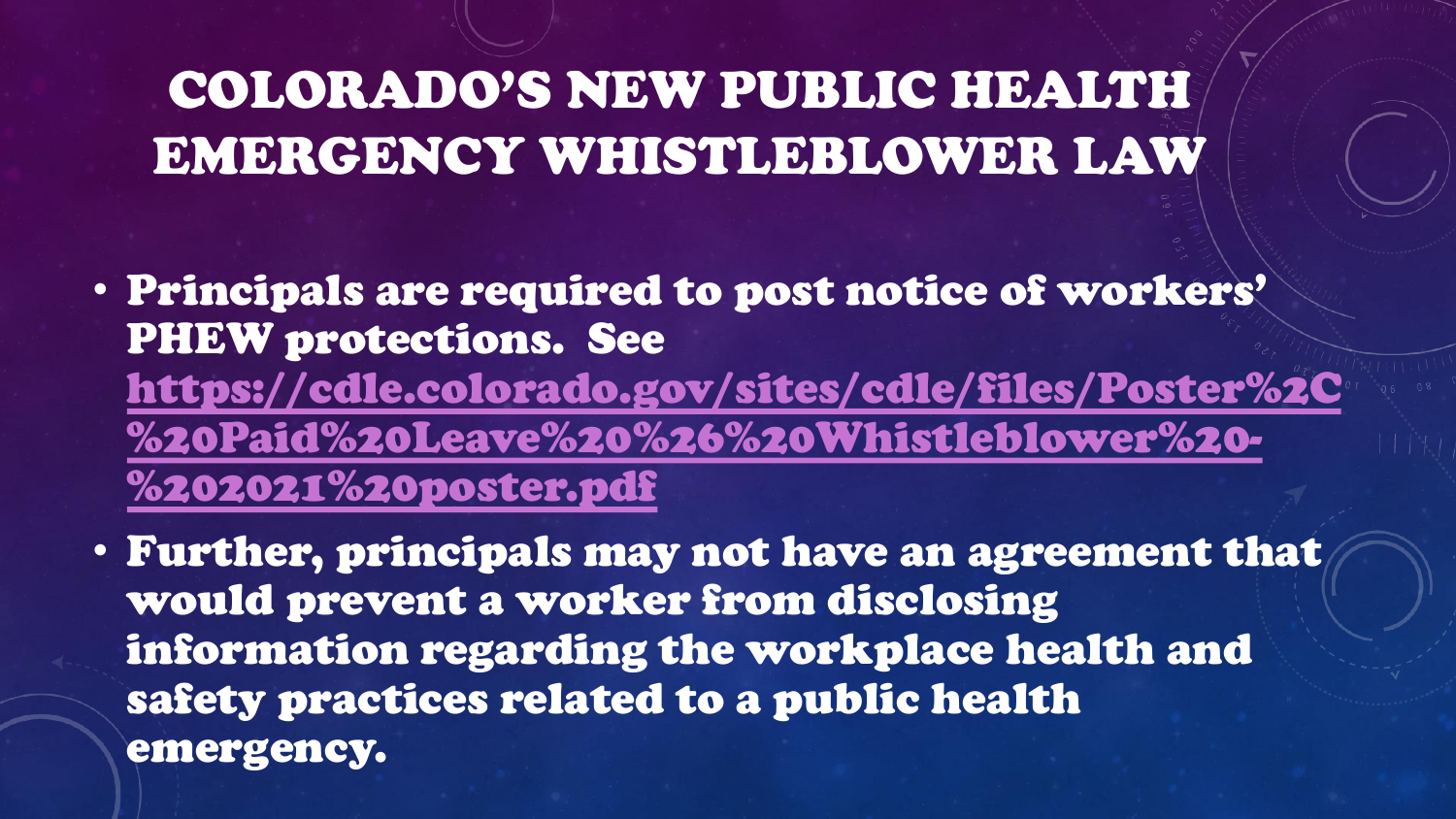#### **WHISTLEBLOWER PROTECTION HEALTH & SAFETY SB22-097**

- Current law provides whistleblower protections for workers who raise a reasonable concern about health or safety related to a public health emergency. The bill expands the protection to all health and safety concerns regardless of whether there is a declared public health emergency.
- Passed Colorado Senate in March; currently moving its way through the Colorado House.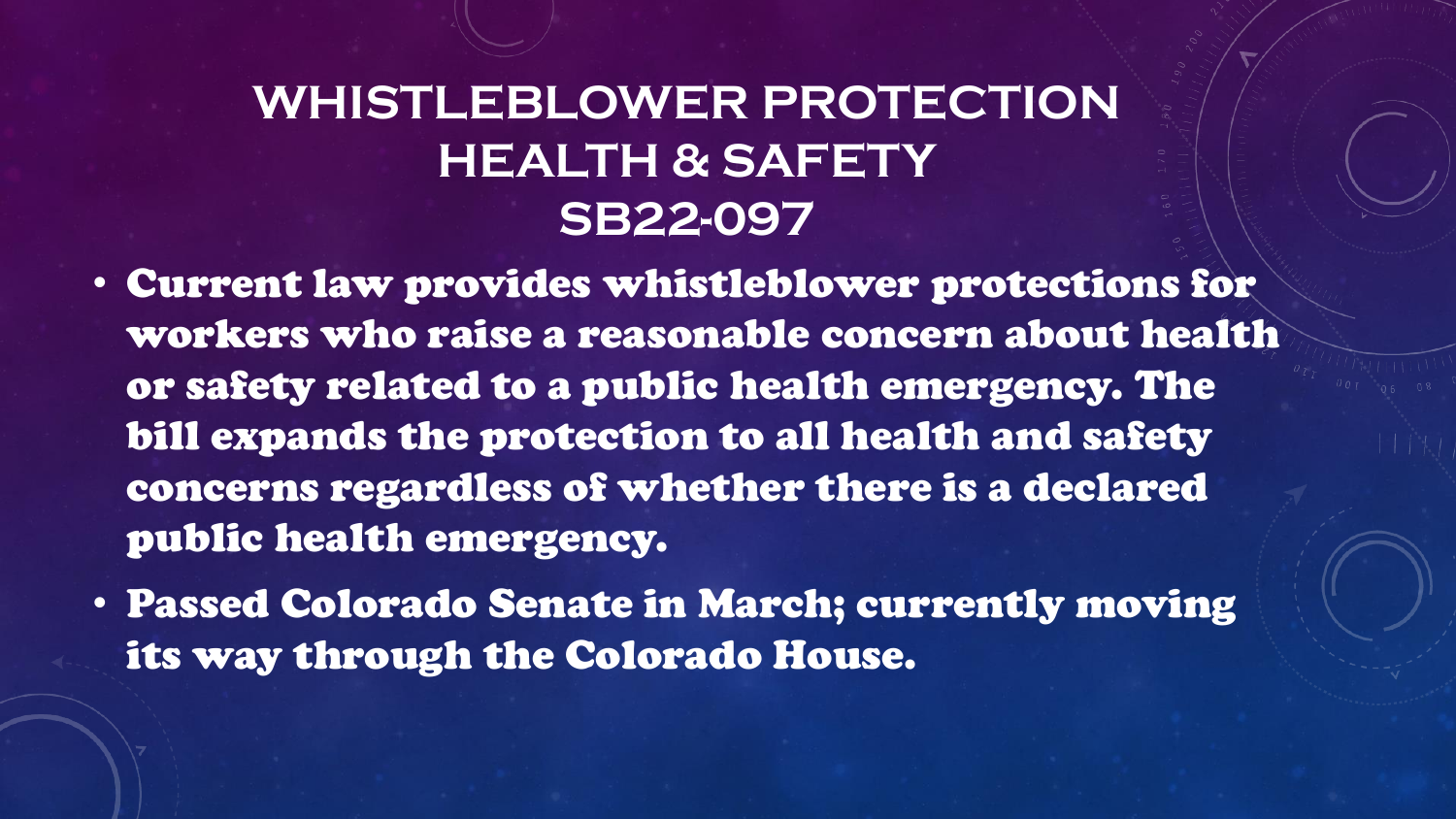### **WAGE THEFT EMPLOYEE MISCLASSIFICATION ENFORCEMENT (SB22- 161)**

- Requires an employer to provide notice to an employee, within 10 days after the employment terminates, before deducting from wages any amount of money or property the employee failed to return or repay upon termination of employment; pay the employee the deducted amount within 14 days after the employee returns or repays the money or property if the employee did so within 14 days after notice is provided; and pay 2 times the amount of the deduction if the employer fails to provide the required notice.
- Current Colorado law provides employers 10 days after termination to audit and adjust an employee's account and then deduct the value from the employee's last paycheck pursuant to a written agreement.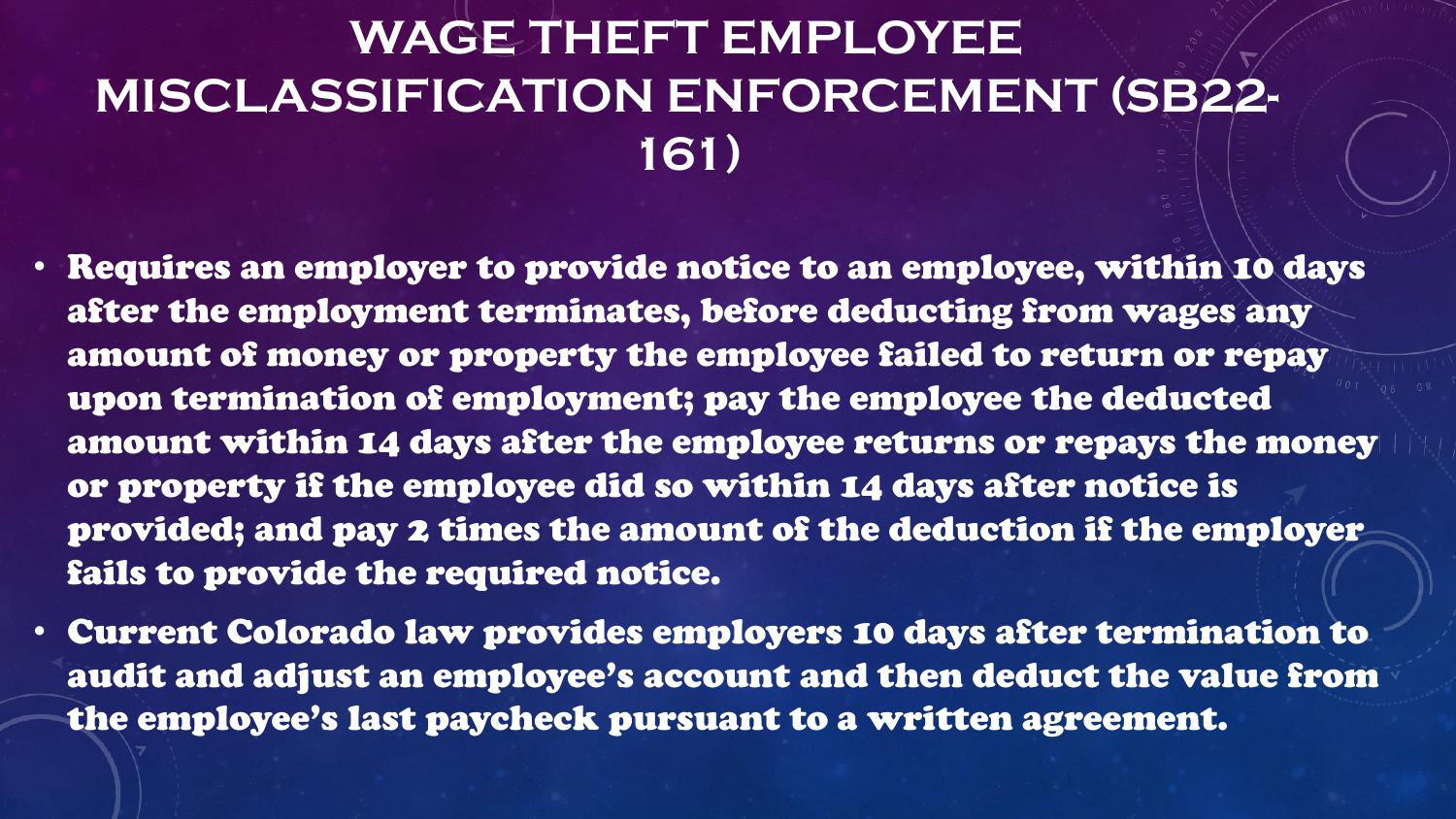### **WAGE THEFT EMPLOYEE MISCLASSIFICATION ENFORCEMENT (SB22- 161)**

- Repeals the requirement that an employee dismiss an action against an employer after the employer makes a legal tender for the full amount claimed in the action, and eliminates the authority of a court to award an employer reasonable attorney fees and costs in an action in which the employee claimed wages in excess of the greater of \$7,500 or the jurisdictional limit for small claims court and the employee does not recover an amount greater than the amount the employer tendered.
- Signed by the Governor on June 3, 2022.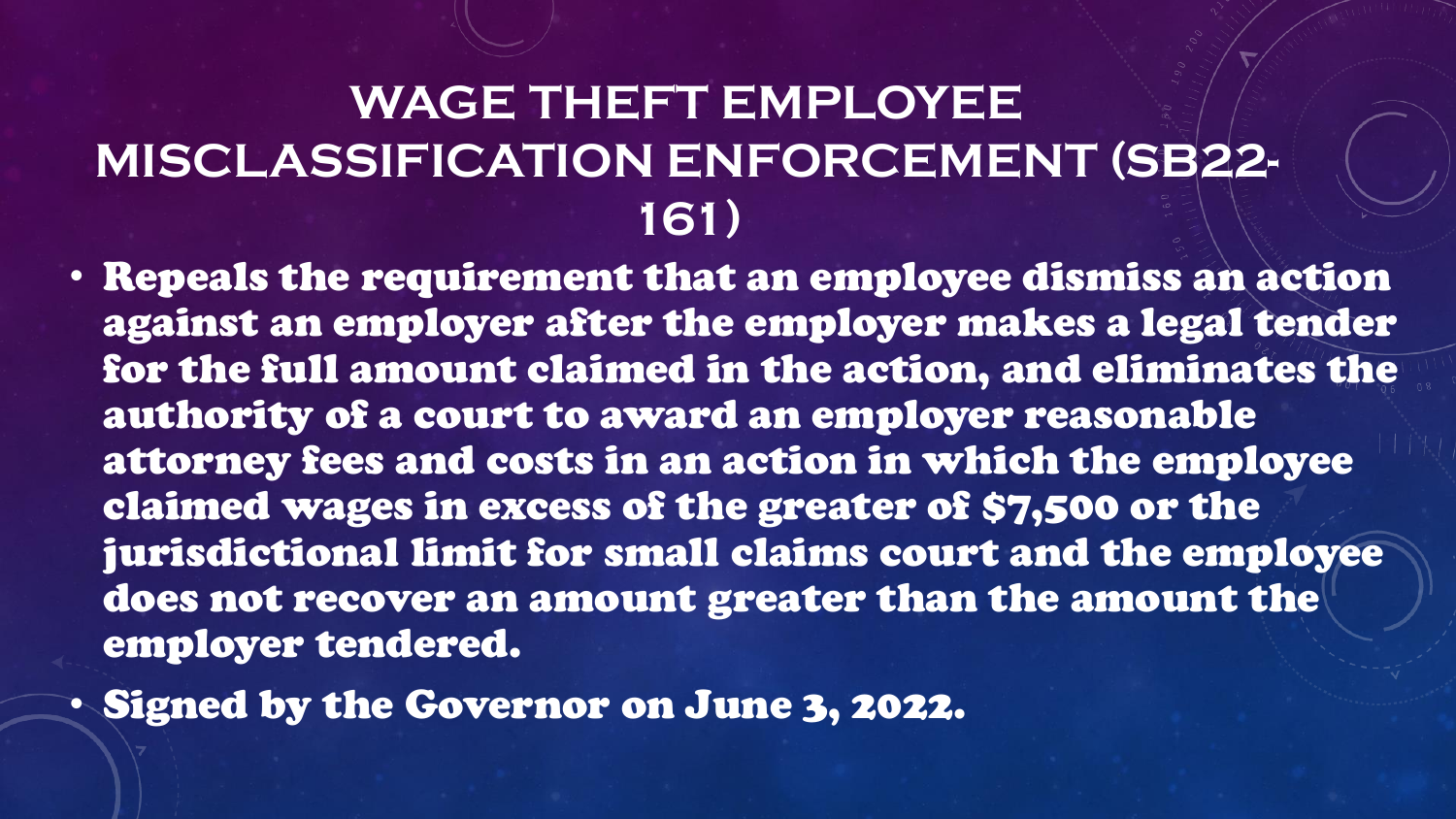#### **WAGE RECORDS RETENTION**

- Colorado laws have traditionally indicated that the requirement for employers to retain wage records is three (3) years. This requirement is mostly due to the three (3) year statute of limitations on claims under the FLSA and Colorado's Wage Claim Act. This means that an employee can only bring wage claims going back two to three years under these laws.
- But in the last year, some federal courts have started ruling that certain wage claims, specifically claims for minimum wage, have a six (6) year statute of limitations.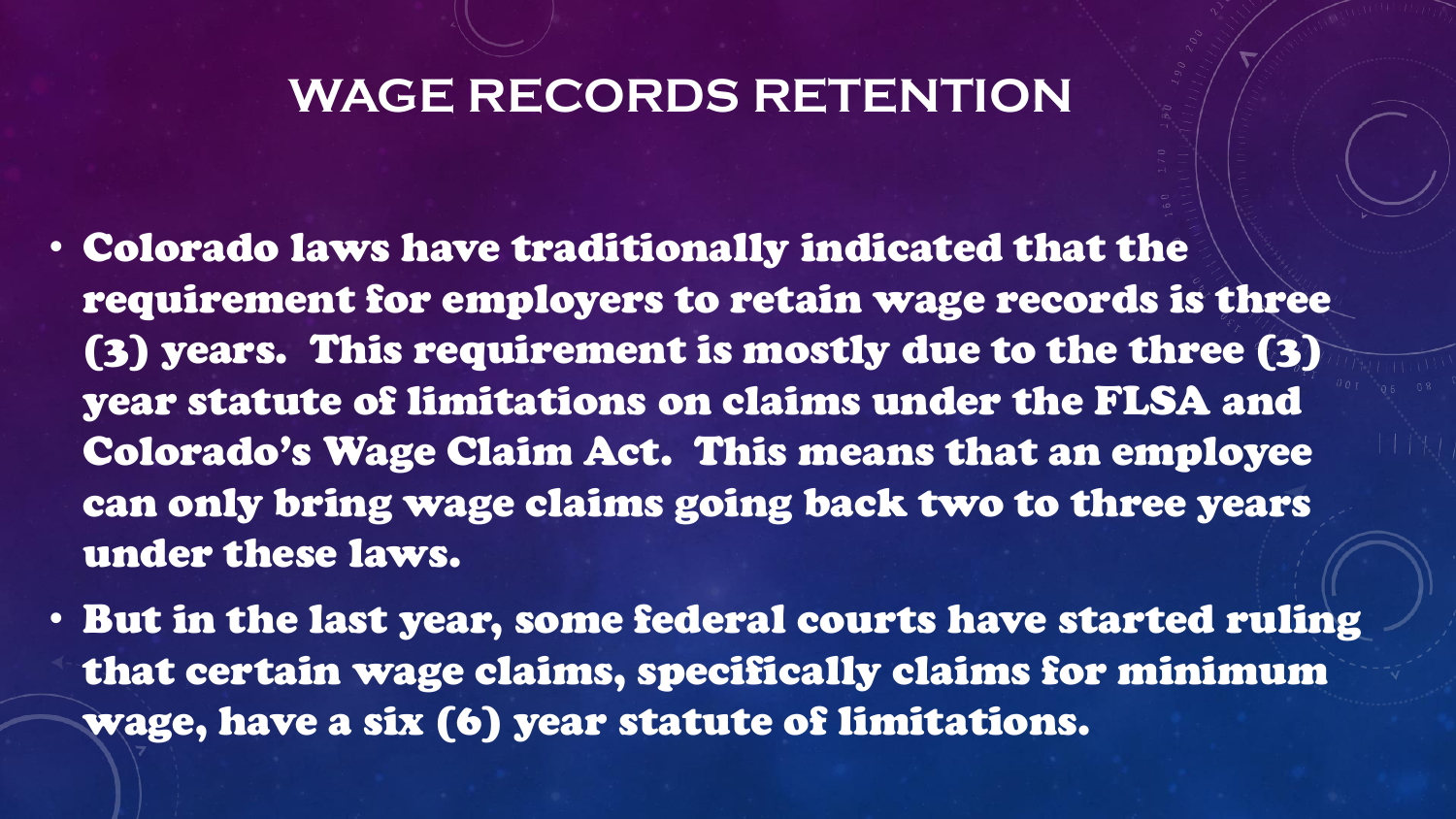#### **WAGE RECORDS RETENTION**

- The argument is that Colorado's minimum wage law does not have a specific statute of limitations written into the law.
- As a result, these Federal Courts have applied the statute of limitations for contract claims, which is six (6) years. Accordingly, while these decisions are still changing, we recommend that employers now retain pay records for six (6) years in case such a claim may come along.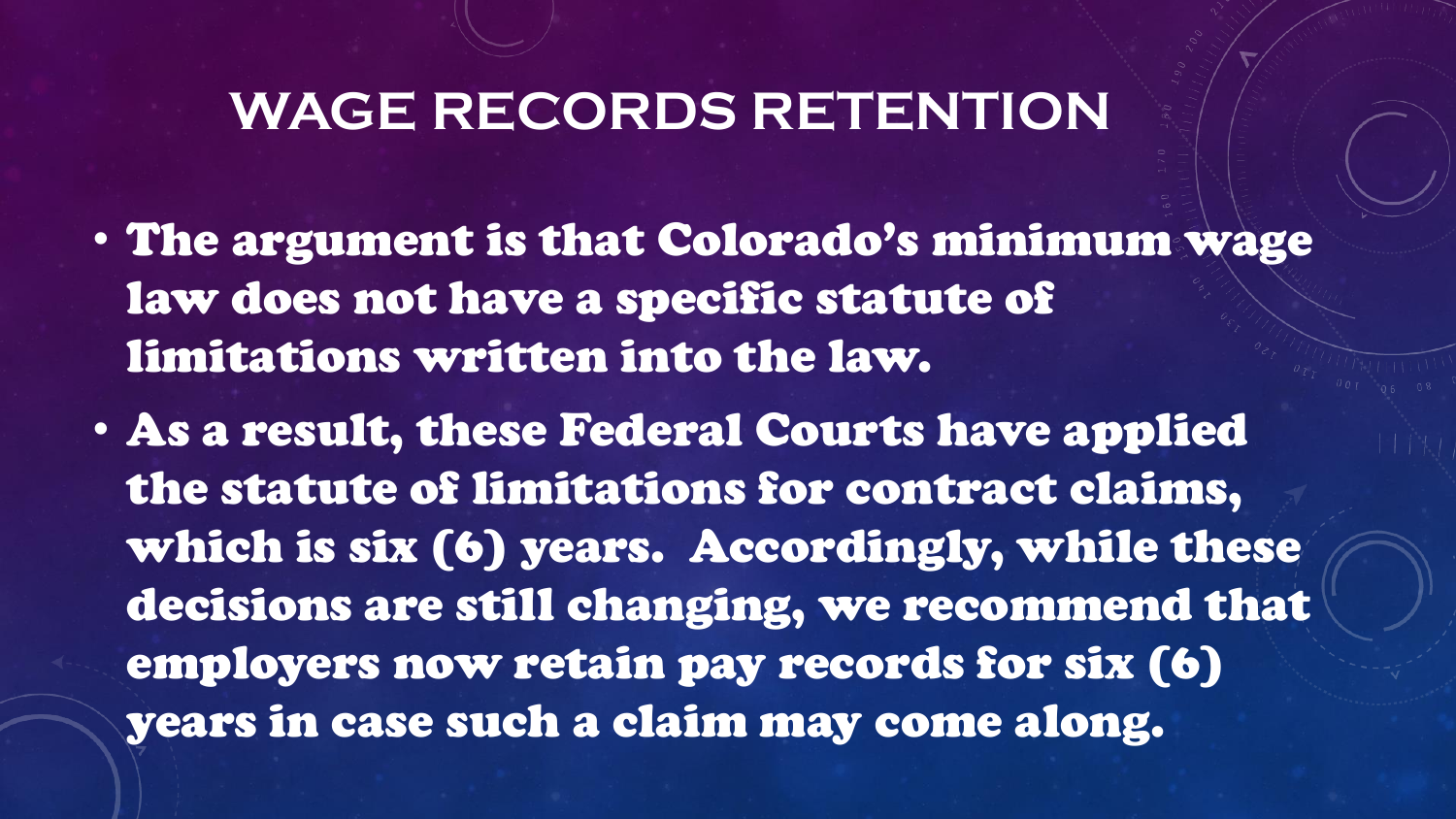### **REVISIONS TO WAGE PROTECTION RULES RE: PTO PAYOUT**

• That was until the CDLE issued Wage Protection Rule 2.17 that defined "vacation leave" as:

Pay for leave, regardless of its label, that is usable at the employee's discretion (other than procedural requirements such as notice and approval of particular dates), rather than leave usable only upon occurrence of a qualifying event (for example, a medical need, caretaking requirement, bereavement, or holiday).

- Under this, PTO policies that have an element of leave that is at the employee's discretion, like traditional vacation policies, are now also subject to full pay upon termination; just like vacation policies.
- So, does that mean employers need to pay out PTO leave if it identifies it also includes Colorado Healthy Families Act Leave, which is specifically not paid upon termination?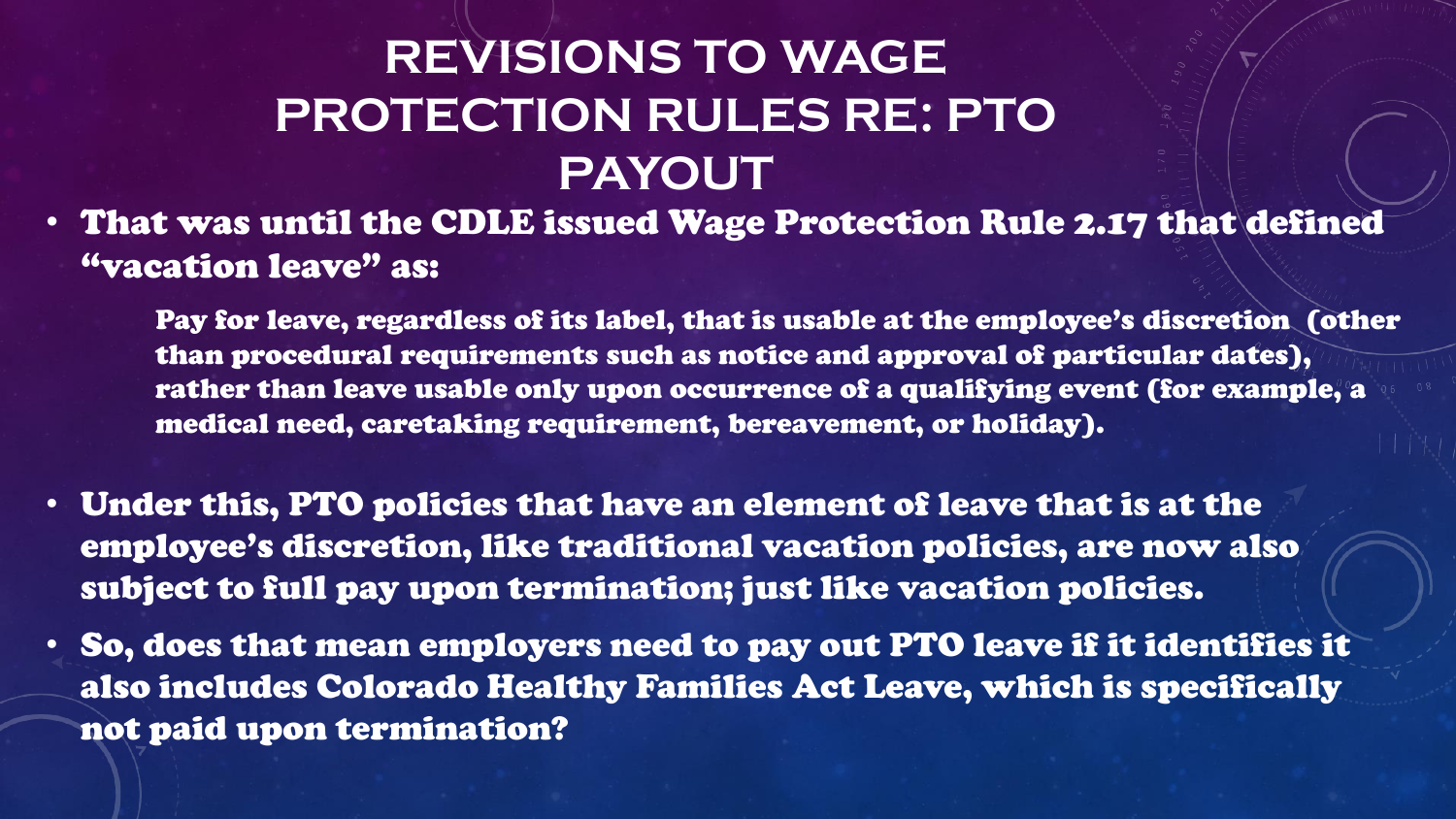- Requirement To Pay Earned Vacation When Employment Ends
	- Employers are not required to offer paid vacation, but (as with other wages) may do so in writing, verbally, or based on their custom or practice. Employers who do offer paid vacation may set key terms, including:
		- The amount of paid vacation time;
		- How vacation pay is earned (accrued) for example, based on hours, weeks, or years of work;
		- Whether there is a "cap," or maximum, on the amount of paid vacation that employees can save up.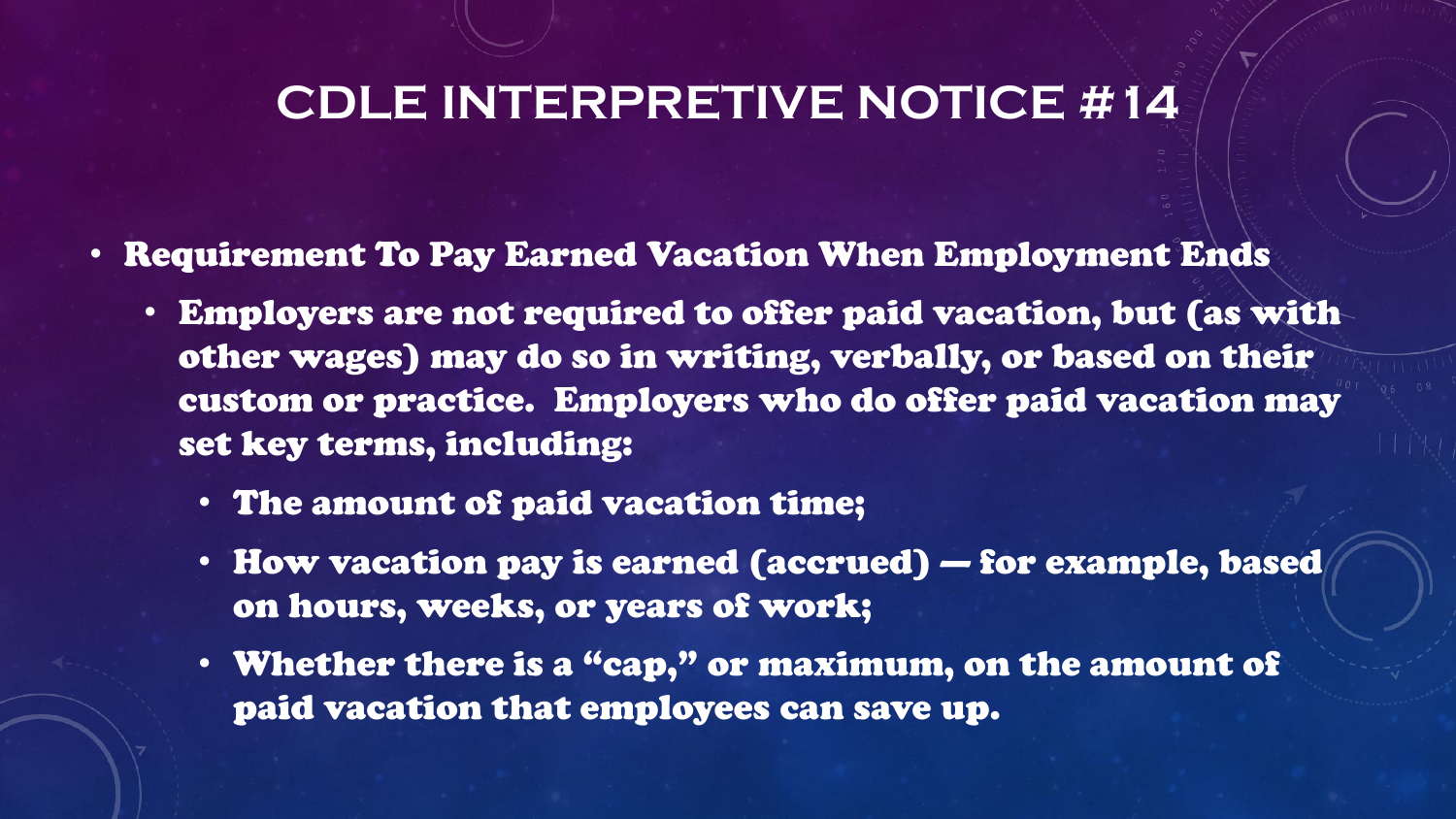• To be payable upon separation, the amount of vacation must be "determinable" — able to be calculated. The calculation can be from a written document, verbal policy, or informal practice. If an employer provides "unlimited PTO," that ordinarily is not payable upon separation, because the amount isn't "determinable." If an employer says it offers "unlimited PTO," yet actually doesn't let employees take more than a certain amount of paid time off, then what it provides isn't really "unlimited" PTO; it's PTO with a specific, determinable amount.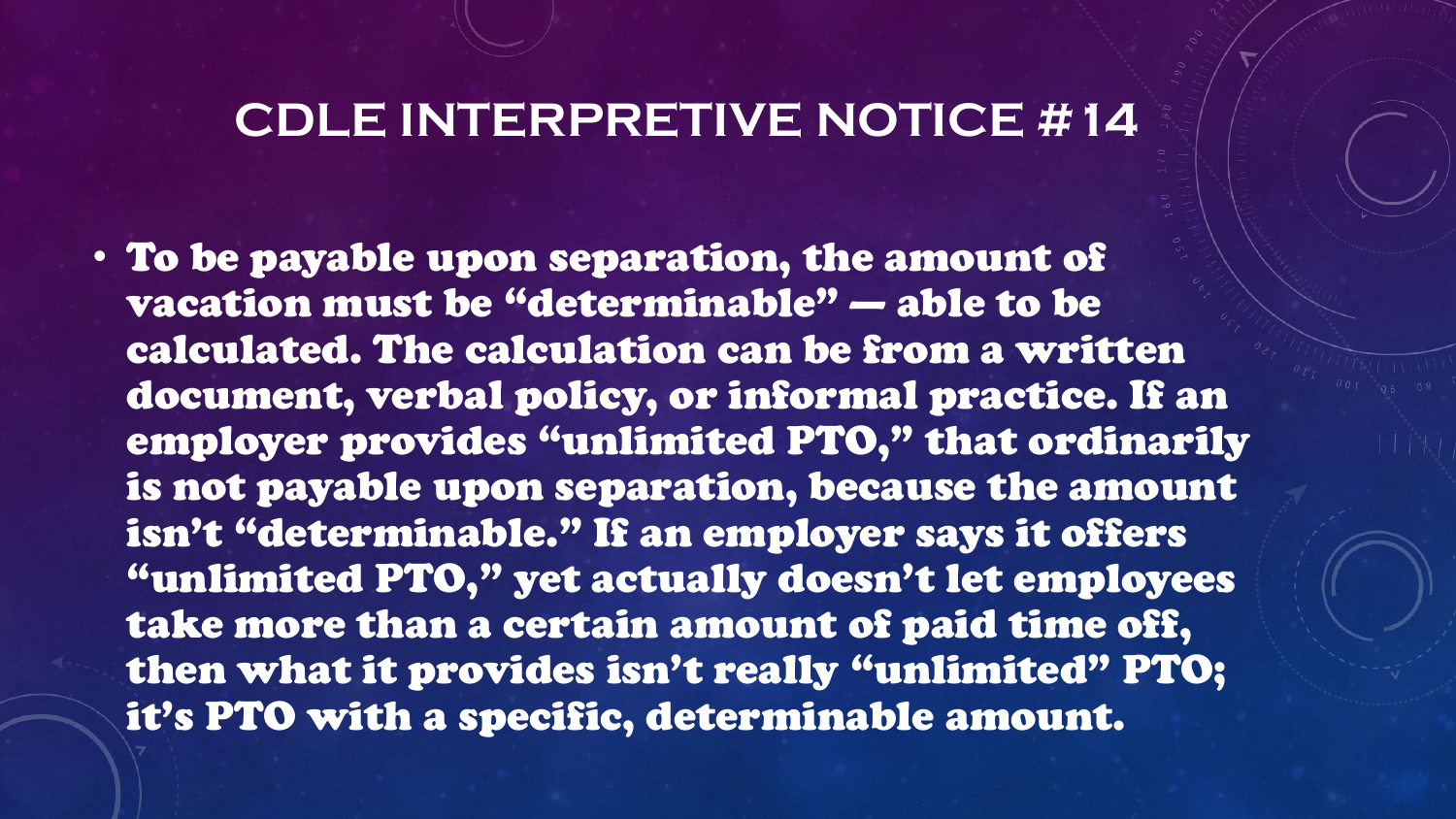- Example. ABC Company states that it provides "unlimited" PTO but doesn't actually let employees take over 120 hours in any year. What Company C provides isn't actually "unlimited" PTO, it's 120 hours of PTO per year. So, it must pay departing employees any unused portion of their 120-hour allotment.
- Employers can choose to pay out vacation before employees take the time off, or make employees take time off to use their vacation. If so, the employer still must pay, or let employees keep, any remaining unused vacation. But no employer practice can leave employees with less paid leave than HFWA requires. So, if an employer covers all absences, including HFWA paid leave, with a general PTO policy, then a payout of PTO can't leave employees with less paid sick leave than HFWA requires.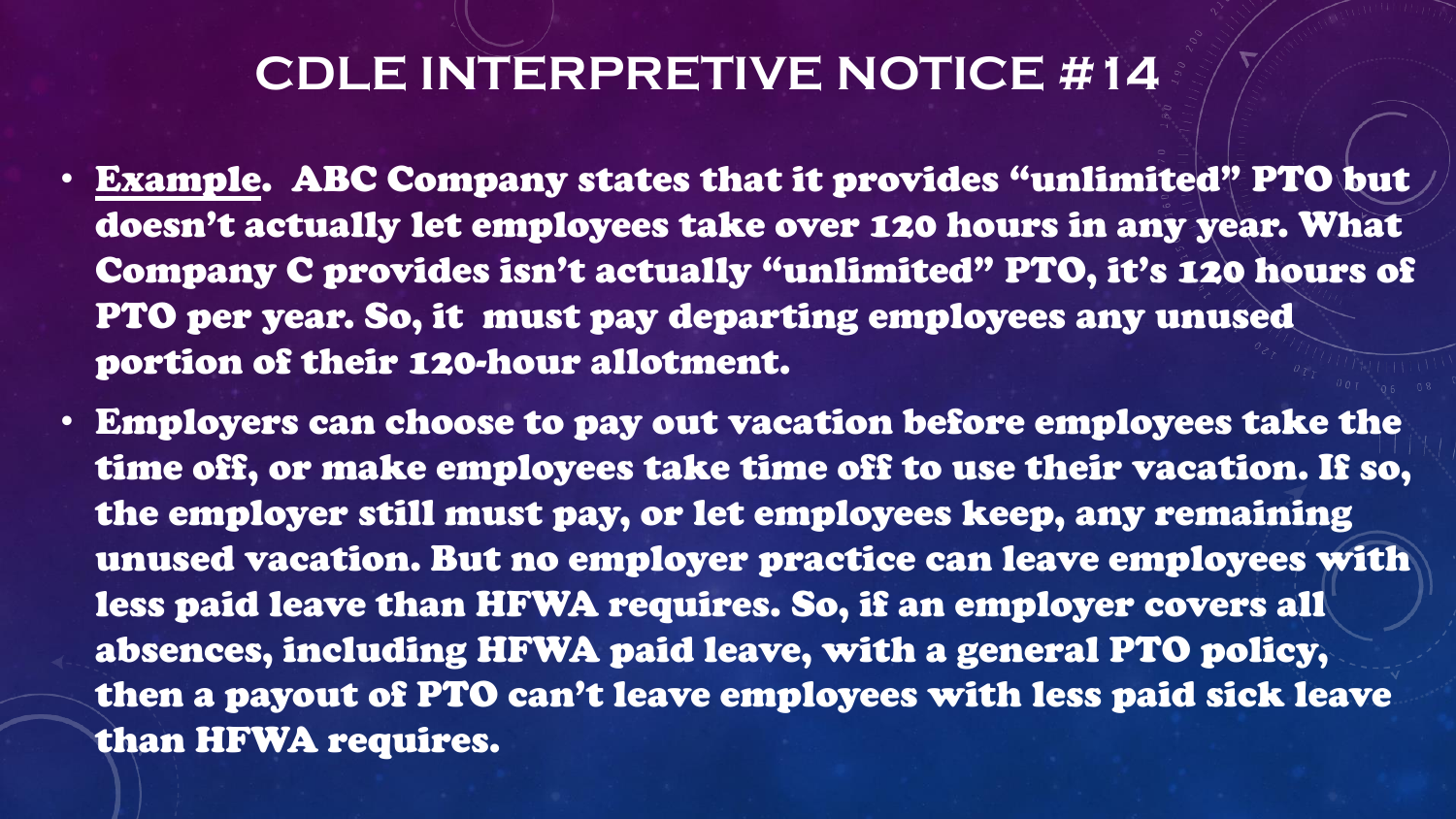- The Colorado Wage Act prohibits employers from deducting earned wages from employees' paychecks, except in certain cases.
- The Colorado Wage Act doesn't allow any deduction that would take employee wages below minimum wage, even an otherwise allowable deduction type. But if an employee was paid at least minimum wage, then:
	- Withholding taxes (or similar assessments) owed by employees doesn't bring wages below minimum.
	- Similarly, withholding amounts to repay advances of wages doesn't bring wages below minimum.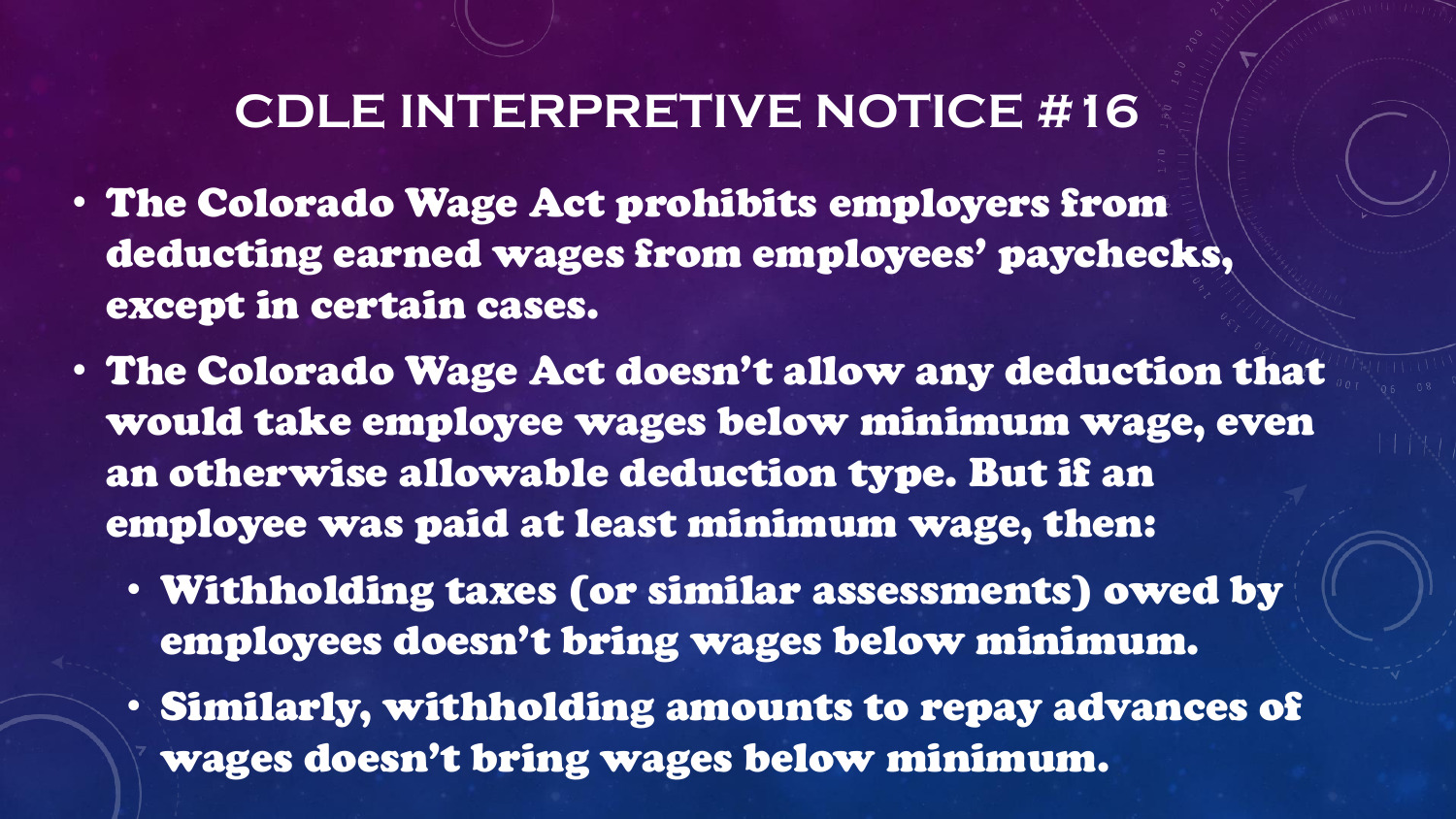#### **COLORADO FAMLI**

- As passed by Colorado voters in November 2020, FAMLI will provide most Colorado employees with up to 12 weeks of partial pay and job security for various family- and medical related absences from work, plus four additional weeks of paid leave if workers have a serious health condition related to pregnancy or childbirth complications.
- In Chronos Builders v. CDLE, Chronos Builders argues that FAMLI violates TABOR. In response, a trial court dismissed the argument and determined that FAMLI did not amount to a change in the income tax laws, so the TABOR did not apply. Denver District Judge Michael Martinez wrote that the funding mechanism isn't an income tax but was approved by voters as a separate law.
- Colorado's Supreme Court accepted a direct appeal of the case due to upcoming deadlines.